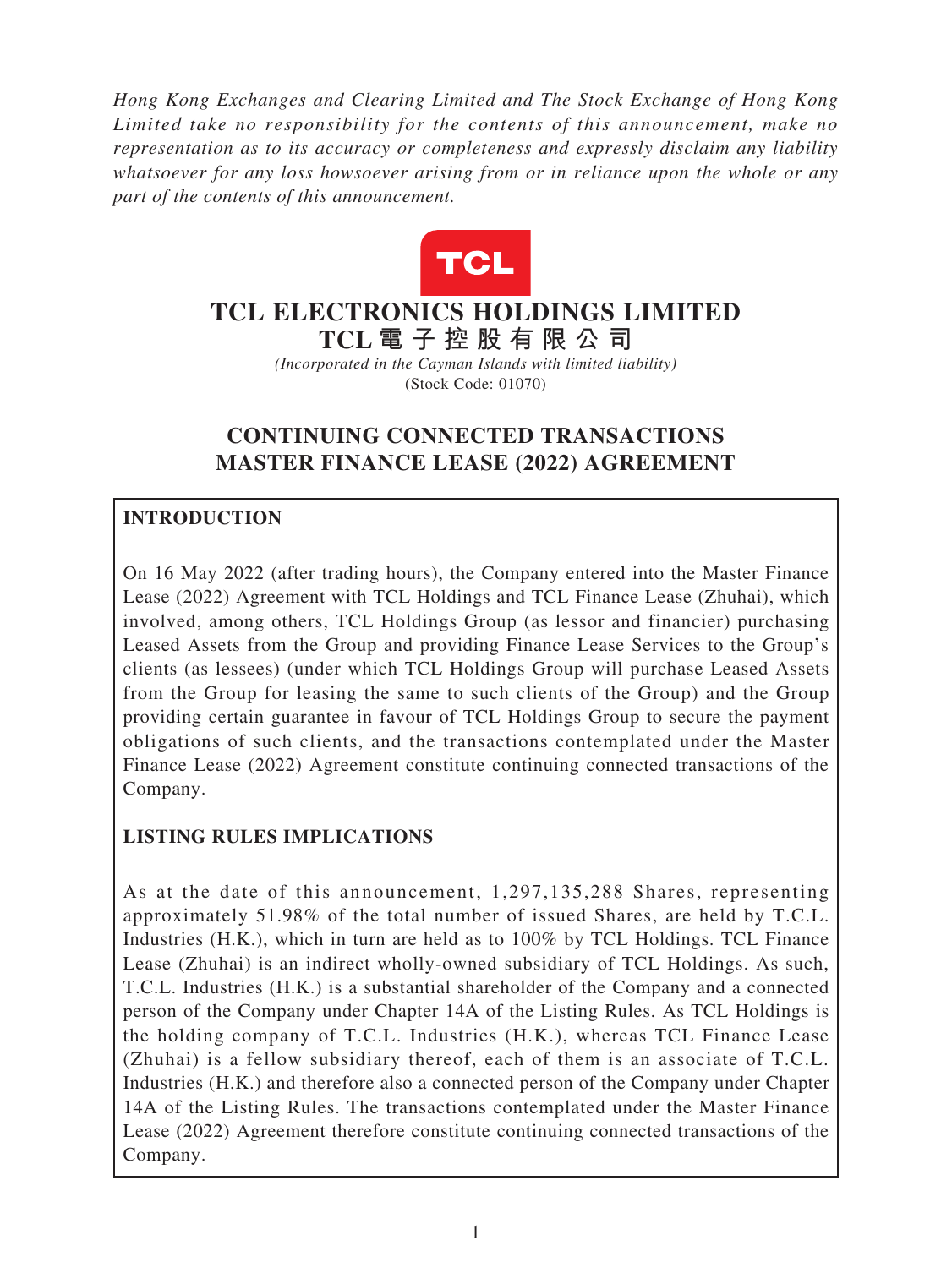As the Master Finance Lease (2022) Agreement and the transactions under the Pilot Scheme took place within a 12-month period pursuant to Rule 14.22 of the Listing Rules and both are entered into with the same parties and of the same nature, the transactions under the Master Finance Lease (2022) Agreement and the Pilot Scheme shall be aggregated as a series of transactions.

Pursuant to the Listing Rules, as one or more of the applicable percentage ratios (other than the profits ratio) under Rule 14.07 of the Listing Rules in respect of the transactions under the Pilot Scheme and with reference to the annual caps of the Master Finance Lease (2022) Agreement calculated on an aggregated basis exceeds 0.1% but all are less than 5%, the transactions contemplated thereunder are exempt from circular (including independent financial advice) and Shareholders' approval requirement under Rule 14A.76(2) of the Listing Rules but are subject to the reporting, announcement and annual review requirements under Chapter 14A of the Listing Rules.

As the applicable percentage ratios under Rule 14.07 of the Listing Rules in respect of the transactions under the Pilot Scheme and with reference to the annual caps of the Master Finance Lease (2022) Agreement calculated on an aggregated basis are all less than 5%, the transactions contemplated thereunder are fully exempt from all disclosure requirements under Chapter 14 of the Listing Rules.

As the term of the individual agreements under the Master Finance Lease (2022) Agreement may exceed 3 years, pursuant to Rule 14A.52 of the Listing Rules, the Company has appointed Pelican Financial Limited as the Independent Financial Adviser to explain why the individual agreements under the Master Finance Lease (2022) Agreement require a longer period and to confirm that it is a normal business practice for agreements of this type to be of such duration.

### **INTRODUCTION**

On 16 May 2022 (after trading hours), the Company entered into the Master Finance Lease (2022) Agreement with TCL Holdings and TCL Finance Lease (Zhuhai) and the transactions contemplated thereunder constitute continuing connected transactions.

### **BACKGROUND**

In order to seize emerging opportunities arising from the prevailing trend of carbon neutrality and green and clean energy and leverage the Group's close relationship in vertical industry chain, extensive sales channels, strong financial resources and technology, the Group has been developing and expanding into diversified new businesses such as photovoltaic business. Under the current business model of the Group in the photovoltaic sector, the Group would provide one-stop services to business clients and individual client involving design, procurement, construction, assembly, operation and maintenance of photovoltaic power generators.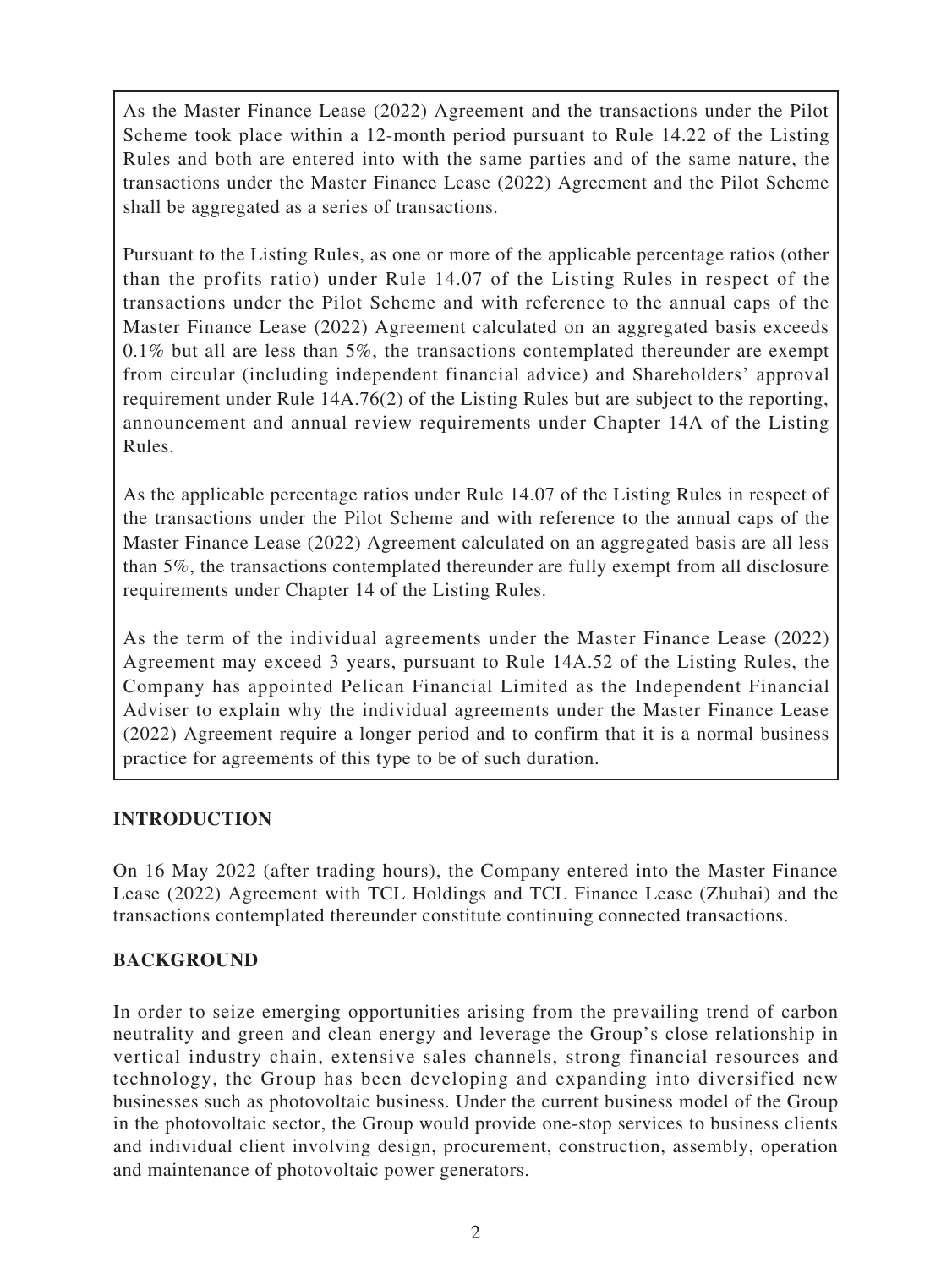In view of the substantial capital investment required for building and maintenance of photovoltaic power generators, some of the potential clients, especially individual clients, may be in need of financial resources for financing the building of photovoltaic power generators. In order to offer convenient and affordable photovoltaic power generators and increase the Group's competitiveness, the Group will also offer finance matching services where necessary. Therefore, depending on the financial need of clients, the Group's business model will be different.

For potential clients which have adequate financial resources to purchase the photovoltaic generators (which are expected to be mainly business clients), the Group will enter into transactions with them directly and provide them with one-stop photovoltaic generator services. Such clients may involve members of TCL Holdings Group (details of which are set out in the other announcement of the Company dated 16 May 2022 in relation to the entering into of the master photovoltaic power construction services (2022) agreement between the Company and TCL Holdings) and other Independent Third Party business clients.

For potential clients that require financial support (which are expected to be usually individual clients), the Group will adopt an "Engineering, Procurement and Construction" (EPC) model, coupled with finance matching services by matching financiers with such potential clients. As TCL Holdings Group has rich experience in finance lease service in photovoltaic sector, the Group sees the business opportunity of taking advantage of its close connection with TCL Holdings Group and matching potential clients with members of TCL Holdings Group for obtaining financing from the latter. In the course of such matching, the Group may provide guarantee to secure the payment obligations of the potential clients in favour of TCL Holdings Group. The Group is of the view that covering finance matching in the one-stop services would further enhance the attractiveness and competitiveness of the Group's photovoltaic business.

A pilot scheme ("**Pilot Scheme**") of the aforesaid business model in respect of individual clients has been carried out since the first quarter of 2022. Under the Pilot Scheme, the Group on a case by case basis assisted its individual clients to design, construct and assemble photovoltaic power generators, and as part of the finance lease arrangement, the Group sold the photovoltaic power generators to TCL Finance Lease (Zhuhai) (as lessor and financier) which in turns leased the same to such individual clients of the Group. Upon the completion of the finance lease and after payment of nominal consideration, the legal title of the photovoltaic power generators will be transferred from TCL Finance Lease (Zhuhai) to those individual clients.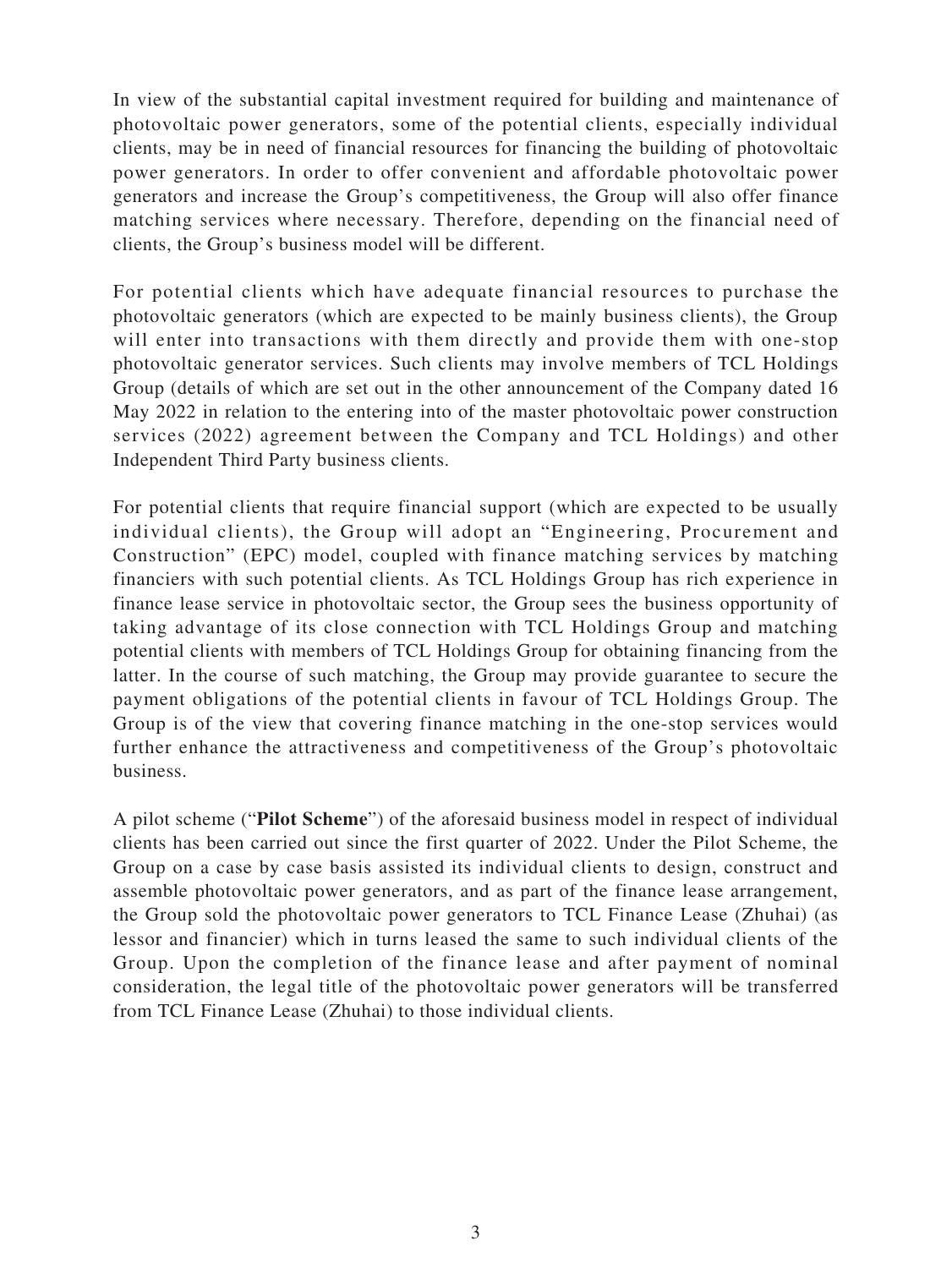As the market reaction is satisfactory, the Group intends to expand the scale of the Pilot Scheme by reaching out to more potential clients and for such purpose the Company has entered into the Master Finance Lease (2022) Agreement to set out the framework for deepening the continuing co-operation between the Group and TCL Holdings Group to facilitate the finance matching services involving TCL Holdings Group. For the avoidance of doubt, as all applicable percentage ratios (as defined under the Listing Rules) in respect of the transactions under the Pilot Scheme (whether on a standalone basis or an aggregated basis) were all less than 0.1%, the transactions thereunder were *de minimis* transactions which are fully exempt from all disclosure requirements under Chapters 14 and 14A of the Listing Rules.

#### **MASTER FINANCE LEASE (2022) AGREEMENT**

The material terms of the Master Finance Lease (2022) Agreement are summarised below:

| Date:     | 16 May 2022 (after trading hours)                                                                                                                                                                                                                                                                                                                                                                                                                                                                                                                                                                                                                                                                                                                                                                                                                                                                                                                                                                        |
|-----------|----------------------------------------------------------------------------------------------------------------------------------------------------------------------------------------------------------------------------------------------------------------------------------------------------------------------------------------------------------------------------------------------------------------------------------------------------------------------------------------------------------------------------------------------------------------------------------------------------------------------------------------------------------------------------------------------------------------------------------------------------------------------------------------------------------------------------------------------------------------------------------------------------------------------------------------------------------------------------------------------------------|
| Parties:  | The Company (for itself and on behalf of the Group);<br>(i)                                                                                                                                                                                                                                                                                                                                                                                                                                                                                                                                                                                                                                                                                                                                                                                                                                                                                                                                              |
|           | TCL Holdings (for itself and on behalf of TCL Holdings<br>(ii)<br>Group); and                                                                                                                                                                                                                                                                                                                                                                                                                                                                                                                                                                                                                                                                                                                                                                                                                                                                                                                            |
|           | (iii) TCL Finance Lease (Zhuhai).                                                                                                                                                                                                                                                                                                                                                                                                                                                                                                                                                                                                                                                                                                                                                                                                                                                                                                                                                                        |
| Duration: | From 16 May 2022 to 31 December 2022 (both days inclusive).                                                                                                                                                                                                                                                                                                                                                                                                                                                                                                                                                                                                                                                                                                                                                                                                                                                                                                                                              |
|           | The term of any individual agreement to be entered into under<br>the Master Finance Lease (2022) Agreement may vary on a case<br>by case basis depending on commercial consideration for each<br>case but in any event shall be no longer than 25 years. For the<br>avoidance of doubt, no further individual agreements pursuant<br>to the Master Finance Lease (2022) Agreement shall be entered<br>into after the expiry or termination of the Master Finance Lease<br>(2022) Agreement, provided that notwithstanding the<br>termination or expiry of the Master Finance Lease (2022)<br>Agreement, (i) any individual agreements entered into during<br>the term of the Master Finance Lease (2022) Agreement shall<br>remain in full force and effect; and (ii) the terms and conditions<br>of the Master Finance Lease (2022) Agreement shall continue<br>to apply to such individual agreements and for and only for<br>such purpose and to such extent continue to be effective and<br>binding. |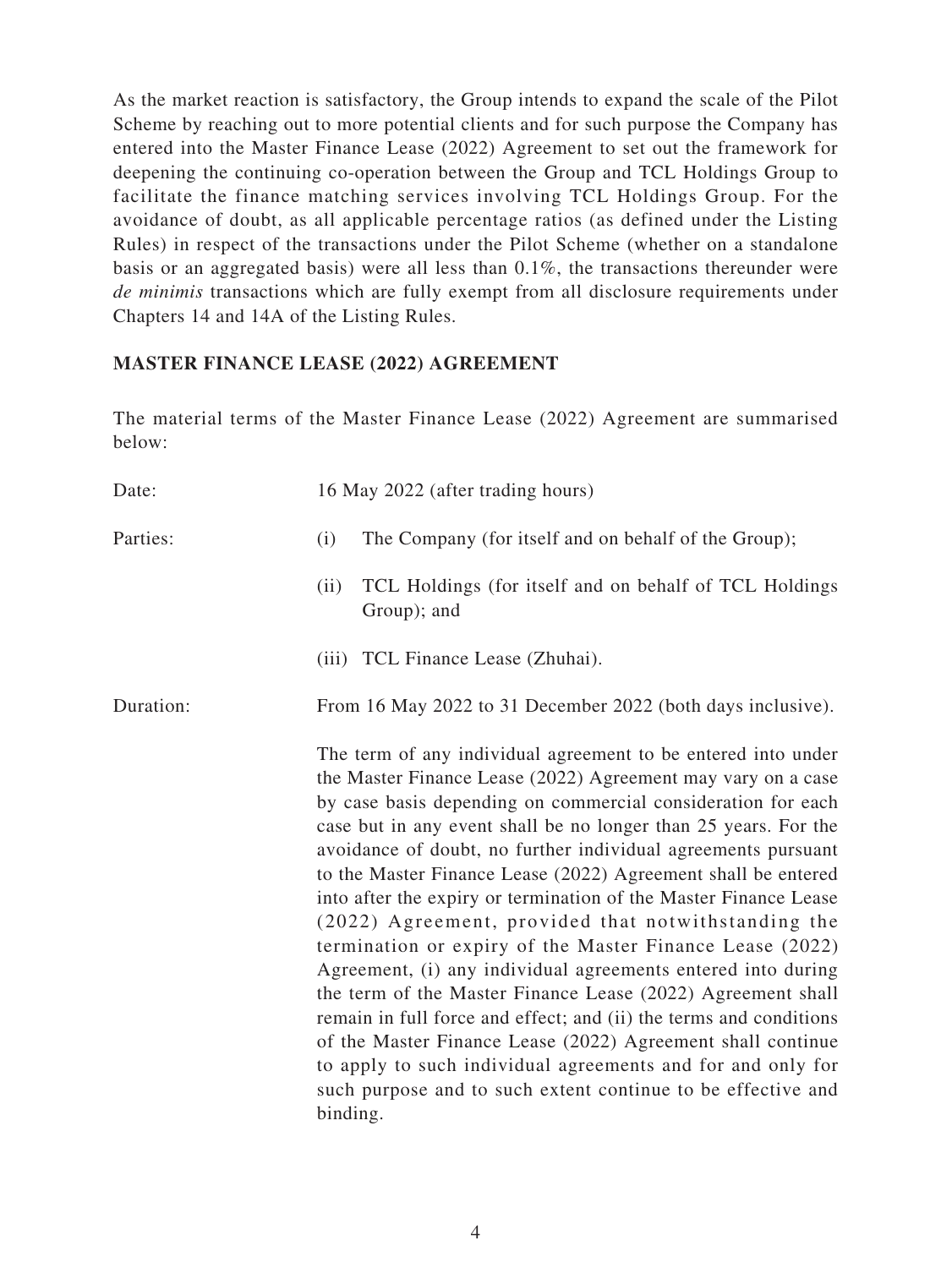Condition precedent: The Master Finance Lease (2022) Agreement is conditional on and subject to the compliance by the Company with relevant Listing Rules requirements in respect of the Master Finance Lease (2022) Agreement.

#### Major terms: **Sale and Lease Arrangement**

Each Seller (each being a subsidiary of the Group) may, after taking into account applicable pricing policies, at its absolute discretion, recommend suitable Lessees to the Lessors for leasing of Leased Assets. Upon receiving recommendation from the relevant Seller, the relevant Lessor (each being a member of TCL Holdings Group) may, at its absolute discretion, decide whether to provide Finance Lease Services to the relevant Lessee.

If the relevant Lessor decides to provide Finance Lease Services to the relevant Lessee, the relevant Lessor shall purchase the relevant Leased Asset from the relevant Seller and lease the relevant Leased Asset to the relevant Lessee, and the relevant Lessee shall authorise the transfer and deposit of all electricity income and subsidies (if any) generated by the relevant Leased Asset ("**Leased Asset Income**") to the account designated by the relevant Lessor ("**Designated Account**") for payment and discharge of relevant Lessee Payment Obligation. The relevant Lessor may also request the relevant Seller to purchase and maintain insurance policy with appropriate coverage on the relevant Leased Asset with the relevant Lessor as the beneficiary. The relevant Lessor, the relevant Seller and the relevant Lessee shall enter into individual agreement(s) for such finance lease arrangement, and the relevant Seller shall also enter into individual agreement(s) with the relevant Lessee for providing services in relation to the relevant Leased Asset *(Note 1)*.

The terms and conditions (including but not limited to the purchase price of the relevant Leased Asset, the relevant Lessee Payment Obligation, other terms of the Finance Lease Services and (where applicable) terms of provision of other services in relation to the Leased Asset) of any sale of Leased Asset and provision of Finance Lease Services shall be agreed among the relevant Seller, Lessor and Lessee in writing as set out in the individual specific agreements from time to time, provided that the terms of such individual agreements shall be consistent with the terms of the Master Finance Lease (2022) Agreement save and except for the clauses regarding applicable law and dispute resolution.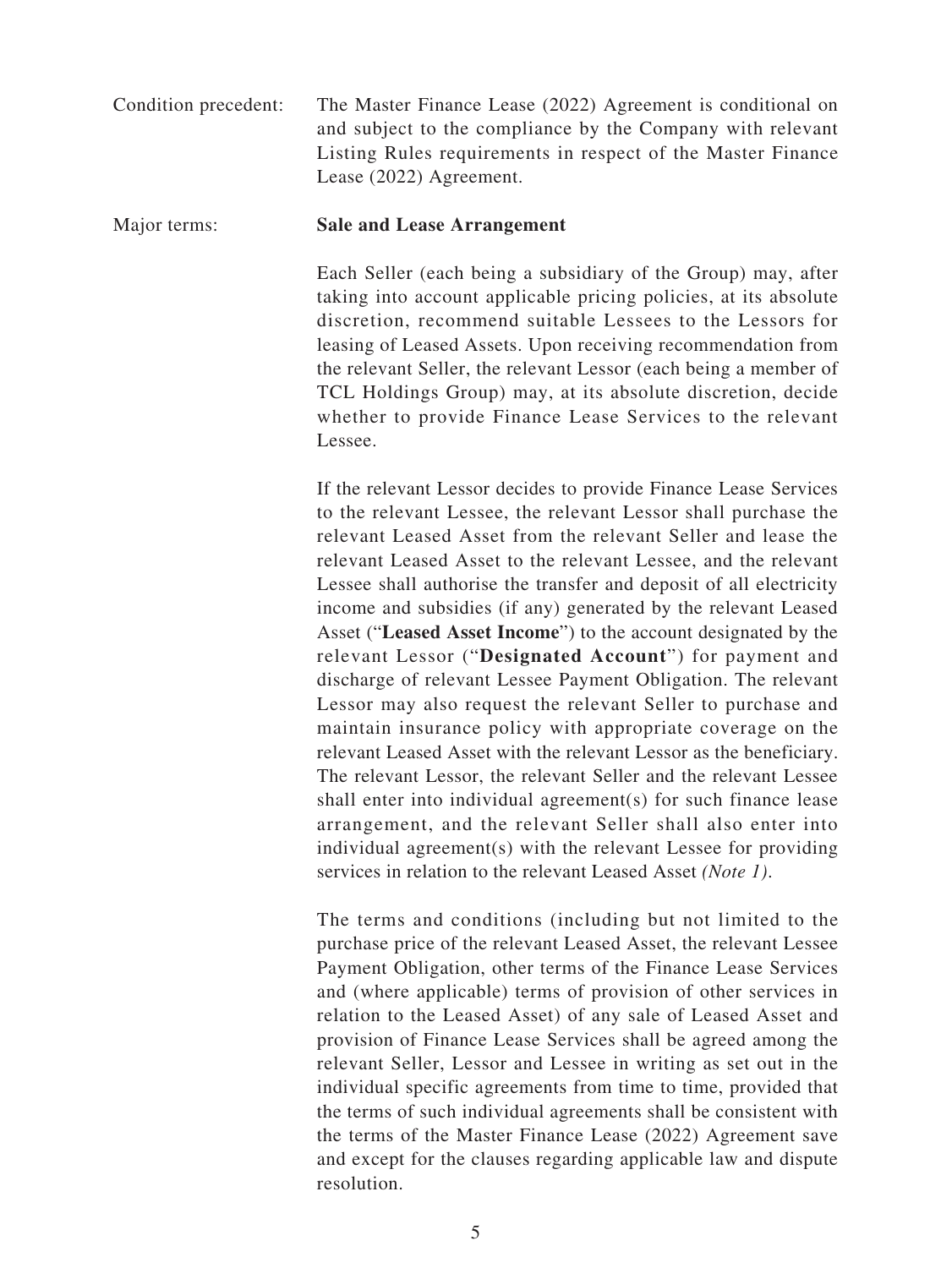#### **Guarantee Arrangement**

The relevant Seller shall provide guarantee in favour of the relevant Lessor to secure the due performance of the relevant Lessee Payment Obligation by the Lessee. The form, terms and conditions of the guarantee shall be agreed among the relevant Seller, Lessor and Lessee in writing as set out in the individual specific agreements from time to time, provided that:

- (i) if the Leased Asset Income received in the Designated Account is insufficient to pay (and if the relevant Lessee is also unable to pay) the relevant Lessee Payment Obligation due and payable in any period ("**Payment Due**"), the relevant Lessor shall have the right to transfer and apply all or part of the relevant Security Deposits (if any) for payment of the remaining balance of relevant Payment Due ("**Payment Due Balance**") (the relevant Lessor may request the relevant Seller to replenish Security Deposits pursuant to the term of the individual agreement); if the relevant balance of Security Deposits is insufficient to settle the Payment Due Balance, the relevant Lessor may request the relevant Seller as guarantor to pay the remaining balance of Payment Due Balance and/or pay and/or replenish Security Deposits;
- (ii) if any of the following types of event occur (details of such events shall be agreed among the relevant Seller, Lessor and Lessee and set out in the individual agreement):
	- (a) any event which, in the reasonable opinion of the relevant Lessor, the relevant Lessee and/or the relevant Seller, adversely affects in the long-term the relevant Leased Asset Income (including, without limitation, the failure of the Leased Asset to generate electricity continuously or normally for a reasonable period of time as agreed between the parties, the destruction or loss of the Leased Asset, the demolition or relocation of the premises where the Leased Asset situated, or other force majeure events);
	- (b) any event which shall adversely affect the ability of the relevant Lessee to repay or operate the Leased Asset;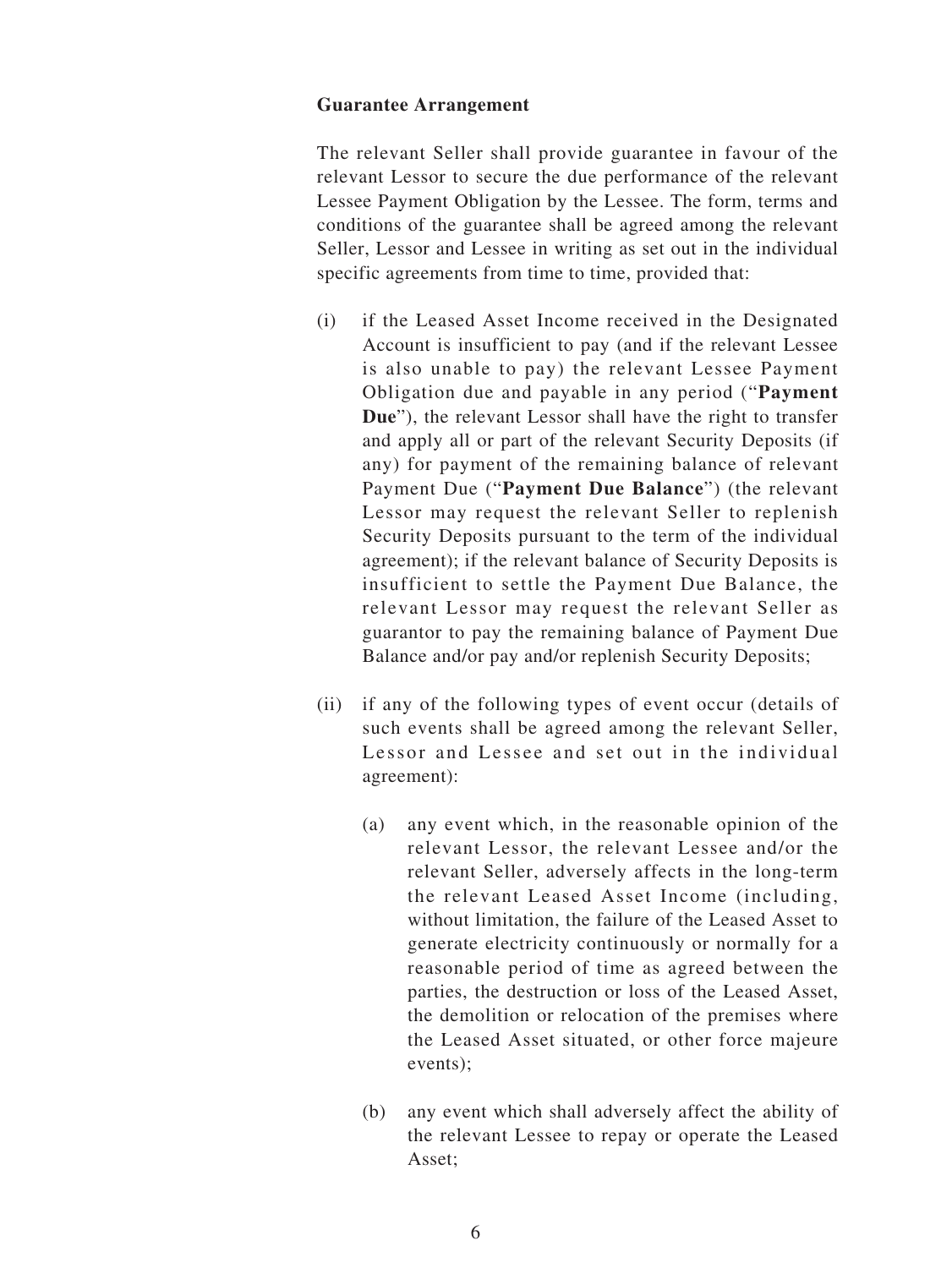- (c) the failure of the relevant Seller to pay or replenish the Security Deposits pursuant to the relevant written demand from the relevant Lessor in accordance with the individual agreement; or
- (d) any other event of fundamental breach as agreed between the relevant Lessor, the relevant Lessee and the relevant Seller in the individual agreement;

then the relevant Lessor shall be entitled to require the relevant Lessee to pay forthwith all outstanding Lessee Payment Obligation (whether due and payable or not) ("**Aggregate Arrears**") within the period agreed in the individual agreement, and if the relevant Lessee fails to repay the Aggregate Arrears in full and on time as required by the relevant Lessor, the relevant Seller shall be liable to make up the balance of Aggregate Arrears, and upon the full settlement of the Aggregate Arrears, the relevant Lessor shall transfer the relevant Leased Asset together with all rights, interests and title thereunder to the relevant Seller and/or Lessee and/or designated person pursuant to the applicable provisions of the individual agreement; for the avoidance of doubt, the aforesaid arrangement does not prejudice the rights and entitlements of the relevant Seller against the relevant Lessee in respect of provision of guarantee; and

(iii) the terms of such individual agreements shall be consistent with the terms of the Master Finance Lease (2022) Agreement save and except for the clauses regarding applicable law and dispute resolution.

#### **Security Deposits**

As part of the abovementioned guarantee arrangement, the relevant Lessor has the right to request the relevant Seller to pay security deposits ("**Security Deposits**") and to maintain the level of Security Deposits at certain amount (initially at 5% of the relevant Lease Amount but subject to regular review and adjustment by written consent between the relevant Lessor and the relevant Seller), which may be utilised for satisfying the relevant Lessee Payment Obligation due if the relevant Lessee failed to perform such obligations. The remaining Security Deposits (without interest) shall be refunded to the relevant Seller upon the end of the Lease Period and full performance of the Lessee Payment Obligation.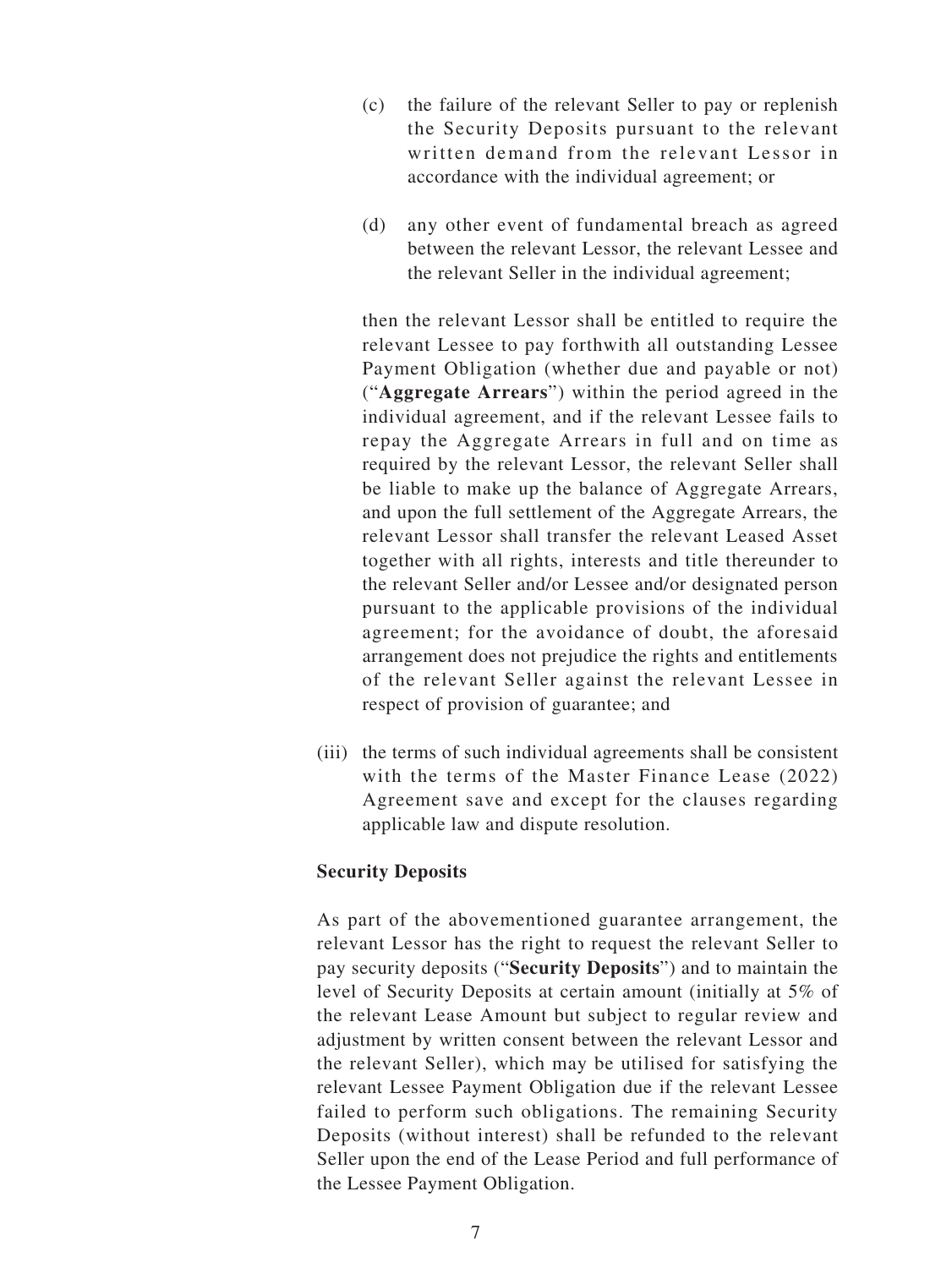The maximum outstanding balance of Security Deposits paid by all Sellers from time to time under the Master Finance Lease (2022) Agreement shall be no more than 5% of the Aggregate Lease Amount.

*Note 1:*

As part of the business arrangement, the relevant Seller, Lessor and Lessee will typically enter into an agreement pursuant to which, among others, the relevant Seller will provide services (including but not limited to operation and maintenance services) relating to the relevant Leased Asset ("**Leased Asset Operation Services**") to the relevant Lessee, and in return the relevant Lessee will pay service fees to the relevant Seller during the term of the lease under the relevant Finance Lease Services. As the Leased Asset Operation Services are expected to be of a revenue nature, conducted in the ordinary and usual course of business of the Group, and provided to Lessees which are Independent Third Parties, the transactions contemplated under are fully exempt from annual review, independent financial advice, Shareholders' approval and all disclosure requirements under Chapter 14 of the Listing Rules. In the event the relevant Seller decides to provide Leased Asset Operation Services to a Lessee which subsequently becomes a connected person of the Company, the relevant transaction may become connected transactions of the Company under Chapter 14A of the Listing Rules, and in such circumstances the Company will comply with applicable requirements under the Listing Rules, including but not limited to publishing further announcements and/or obtaining Shareholders' approval where necessary.

#### **PRICING POLICY AND BASIS OF PRICE DETERMINATION**

The price of each Leased Asset shall be agreed between the Group (as Seller) and the Lessees (which are Independent Third Parties) on arm's length basis without involvement of TCL Holdings Group (as Lessor and financier), who will purchase the Leased Asset from members of the Group at the said agreed price as part of the finance lease arrangement.

The Group will match the Lessees with members of TCL Holdings Group if the overall terms and conditions of the Finance Lease Services offered by the relevant member of TCL Holdings Group to the relevant Lessee and the terms and conditions of the guarantee arrangement to be borne by the relevant member of the Group as proposed by the relevant member of TCL Holdings Group to the relevant member of the Group as a whole are no less favourable to the Group than those offered by Independent Third Parties financier (if any). The Group will take into account all relevant factors such as lease interest rates, repayment terms and guarantee amount. In particular, where the lease interest rate offered by TCL Holdings Group is higher than the then prevailing range of lease interest rate in the market, the Group will consider whether to proceed with the transactions contemplated under the Master Finance Lease (2022) Agreement based on a basket of factors, including but not limited to (i) whether the Group is able to obtain better offer from Independent Third Parties financiers; (ii) the business strategy of the Group such as diversification of business and competition for market share; and (iii) the impact to the profitability of the Group, and in any event the Group shall only conduct transactions contemplated under the Master Finance Lease (2022) Agreement if it is in the interest of the Shareholders and the Group as a whole to do so. Each individual specific agreement under the Master Finance Lease (2022) Agreement shall be negotiated on an arm's length basis.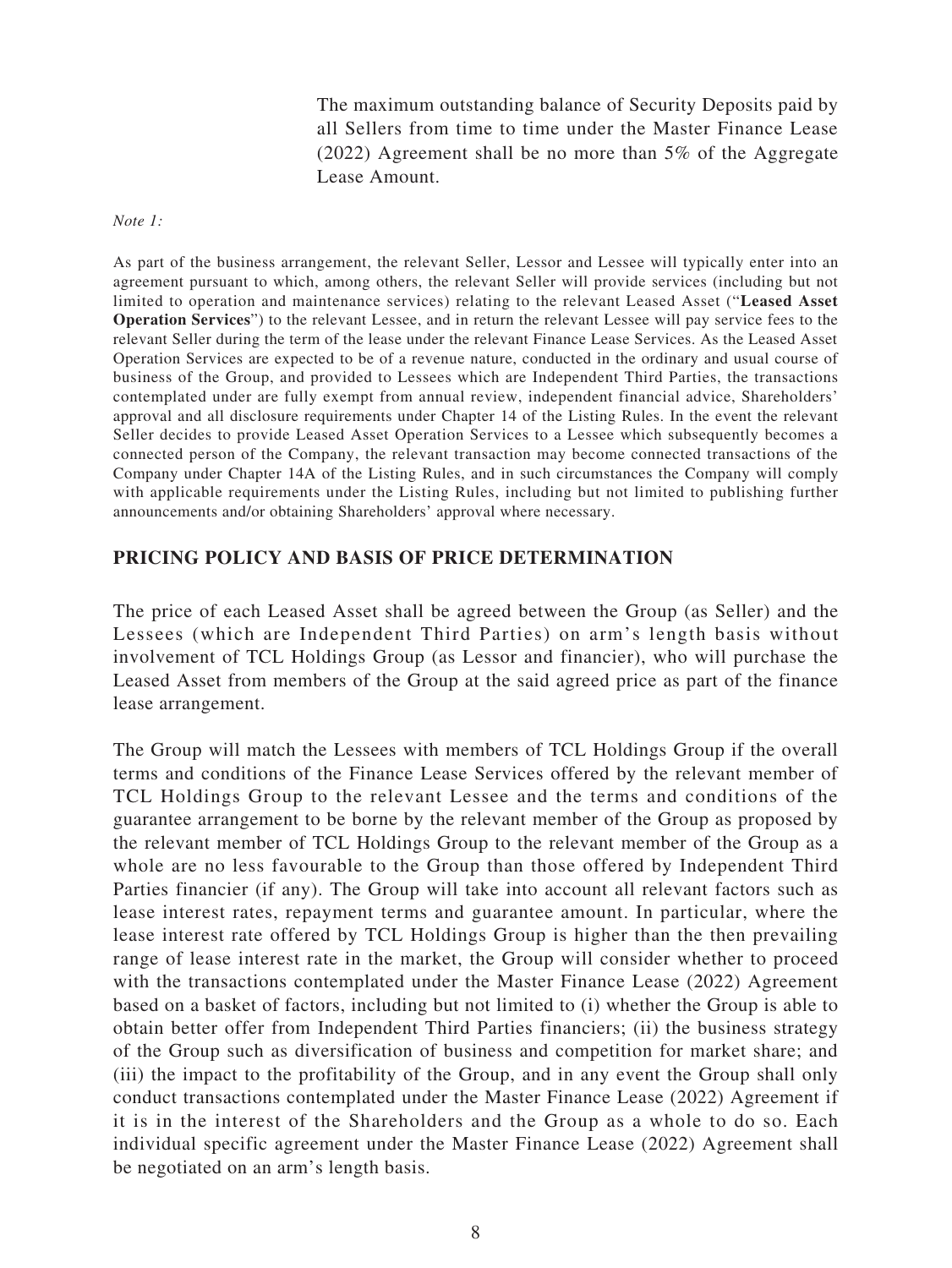## **INTERNAL CONTROL PROCEDURES**

The Company has adopted the following internal control procedures to supervise the continuing connected transactions contemplated under the Master Finance Lease (2022) Agreement:

- (i) The Group will periodically collect market information from connected persons and Independent Third Parties and maintain such information under its internal database. Before each continuing connected transaction is to be carried out, the Group will compare the terms offered by the relevant connected person with the market data in its internal database to ensure the overall terms offered by such connected person are on normal commercial terms and no less favourable to the Group than those offered by Independent Third Parties.
- (ii) The finance department of the Group will maintain a database to record and monitor the aggregate transaction amounts under the continuing connected transactions from time to time and prepare a monthly report on the status of the aggregate transaction amounts which will be submitted to the finance director of the Group for review.
- (iii) Before conducting any transactions with connected persons, the finance department would confirm the utilisation status of the annual caps to ensure that the Group still has sufficient room under the annual caps for carrying out the relevant continuing connected transactions. The finance department would on a regular basis review the continuing connected transactions carried out during the period under review to assess (i) whether the continuing connected transactions of the Group have been carried out in accordance with the terms of the relevant agreement and the Company's pricing policy; and (ii) the transactions amount during the month under review, the aggregate amount of transactions conducted during the relevant financial year and whether the relevant annual caps have been exceeded. If it is anticipated that the annual caps may be exceeded if the Company is to carry out the proposed transactions, the Company would take all appropriate steps in advance to comply with the relevant requirements under the Listing Rules including but not limited to revising the relevant annual caps before entering into the proposed transactions.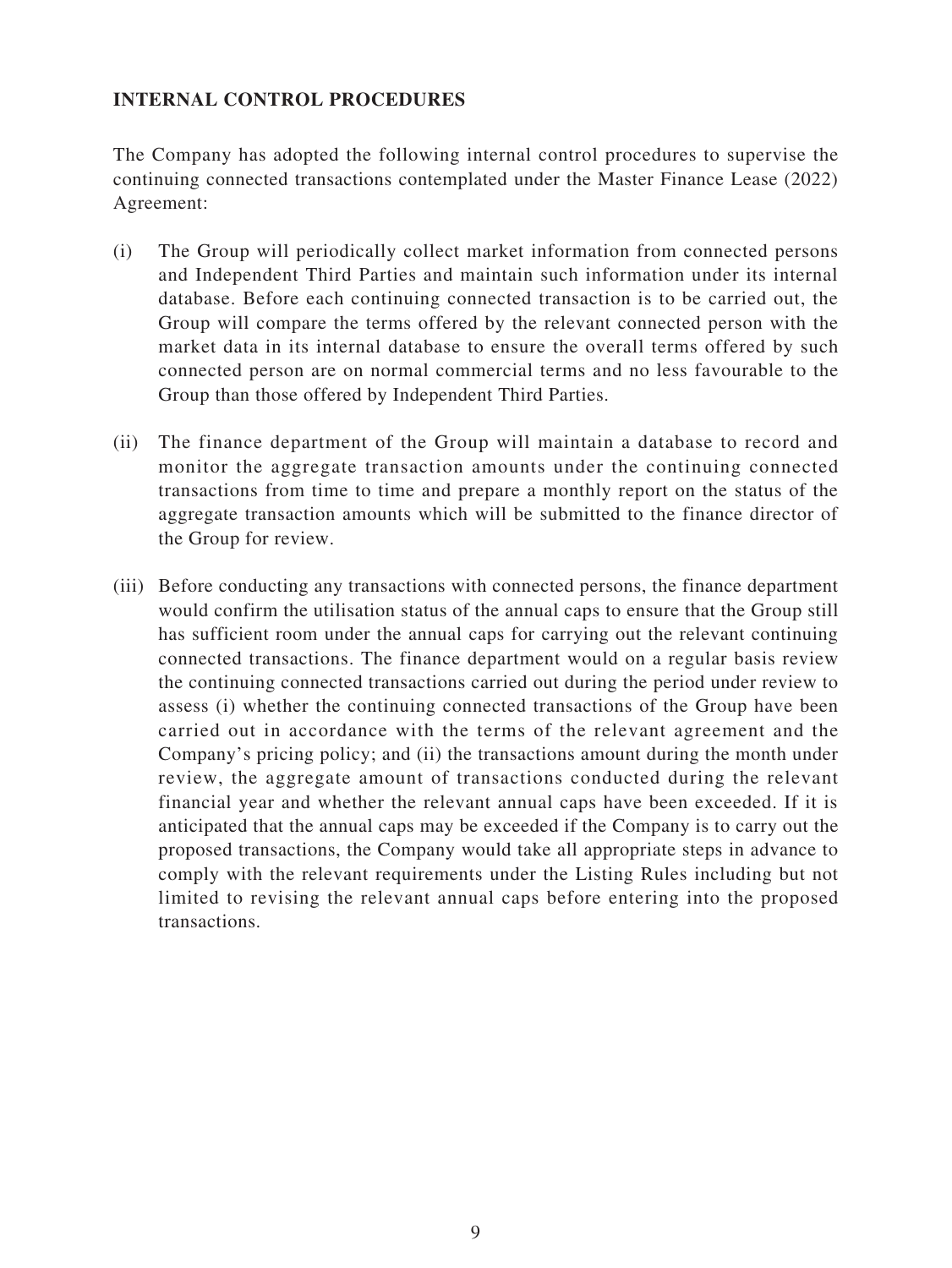- (iv) Every time before conducting any continuing connected transactions, the relevant business unit of the Group would first prepare the relevant individual agreement for the continuing connected transactions and submit it to the internal control unit and legal department of the Group for review and approval. The internal control unit and the legal department of the Group would review the terms of the proposed transaction and the draft individual agreement to be entered into to make sure that the terms are in compliance with the Master Finance Lease (2022) Agreement and the pricing policy of the Group and that the overall terms and conditions (including prices and payment terms) are no less favourable to the Group than those offered by Independent Third Parties. The transactions could only be carried out after the internal control unit and the legal department have separately given their approval therefor.
- (v) Upon receiving proposed offer from the potential client (i.e. Lessee) and TCL Holdings Group, the sales and marketing team of the Group will review the pricing terms and check with the relevant units for production capacity, production cost, service cost, pricing and confirm or negotiate the terms with the potential client and TCL Holdings Group. The proposed offer will be submitted to management for approval. The Group will only accept proposed offers from potential client and TCL Holdings Group when, in accordance with the results of the overall assessment, the proposed offer complies with the pricing policies as stated in the section headed "PRICING POLICY AND BASIS OF PRICE DETERMINATION" herein.

#### **Annual review of the continuing connected transactions**

- (i) The independent non-executive Directors shall review annually the Master Finance Lease (2022) Agreement and the transactions thereunder and confirm in the Company's corresponding annual report that the Master Finance Lease (2022) Agreement and the transactions thereunder have been entered into:
	- (a) in the ordinary and usual course of business of the Group;
	- (b) on normal commercial terms or better; and
	- (c) according to the respective agreements governing them and on terms that are fair and reasonable and in the interests of the Shareholders as a whole.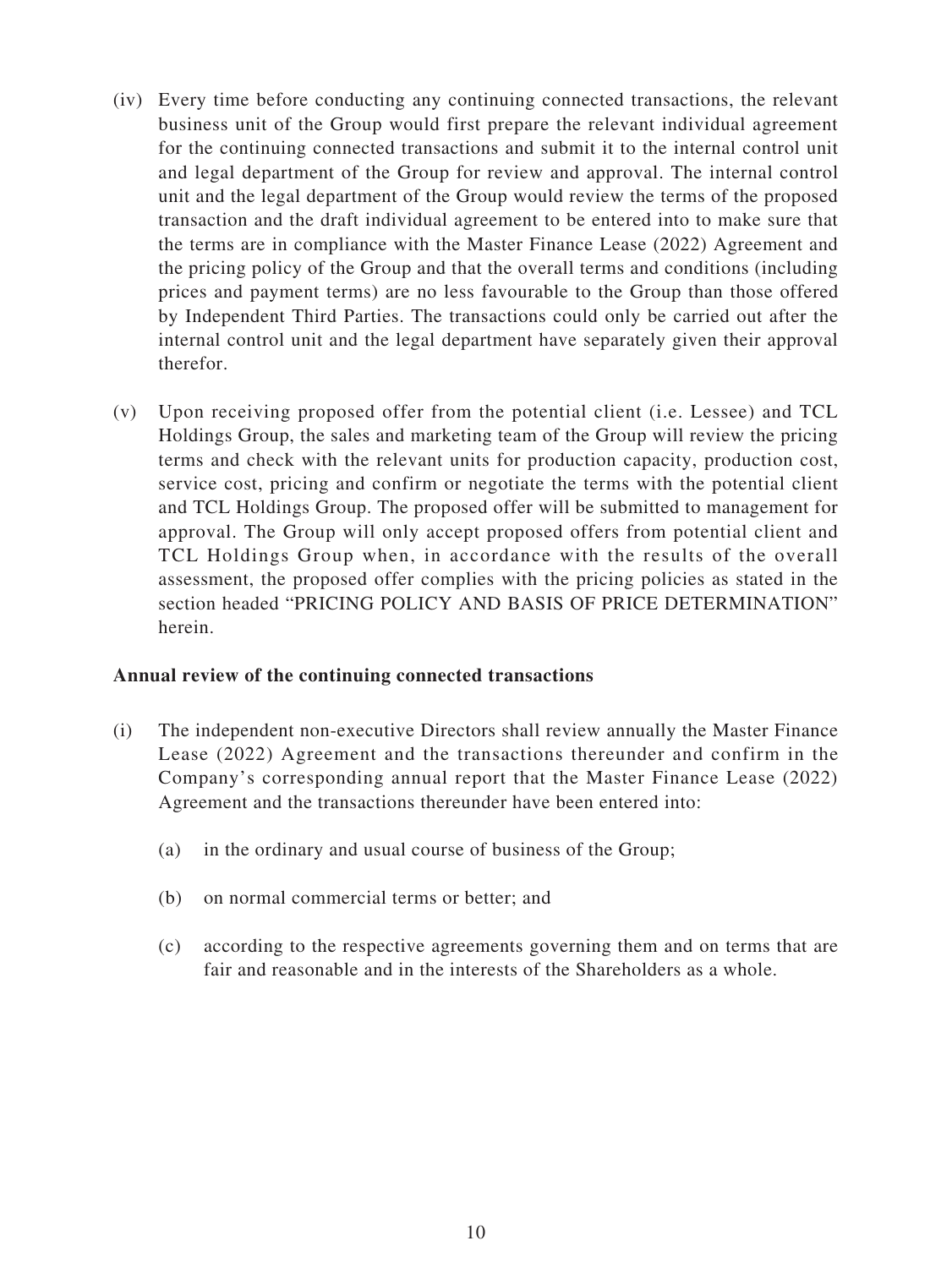- (ii) The auditor of the Company shall review annually the Master Finance Lease (2022) Agreement and the transactions thereunder and confirm in a letter to the Board (a copy of which shall be provided to the Stock Exchange at least 10 business days prior to the bulk printing of the Company's annual report) that the Master Finance Lease (2022) Agreement and the transactions contemplated thereunder:
	- (a) have received the approval of the Board;
	- (b) have been, in all material respects, in accordance with the pricing policies of the Group (for those agreements involving the provision of goods and/or services by the Group);
	- (c) have been entered into, in all material respects, in accordance with the relevant agreements governing the transactions; and
	- (d) have not exceeded the caps.
- (iii) The Directors shall state in the Company's annual report whether its auditor has confirmed the matters stated in Rule 14A.56 of the Listing Rules.
- (iv) The Company shall promptly notify the Stock Exchange and publish an announcement if it knows or has reason to believe that the independent non-executive Directors and/or auditor of the Company will not be able to confirm the matters under Rules 14A.55 and 14A.56 of the Listing Rules.
- (v) The Company shall allow, and shall ensure that the counterparties to the continuing connected transactions shall allow the Company's auditor sufficient access to the relevant records for the purpose of the auditor's review of the continuing connected transactions in accordance with the Listing Rules.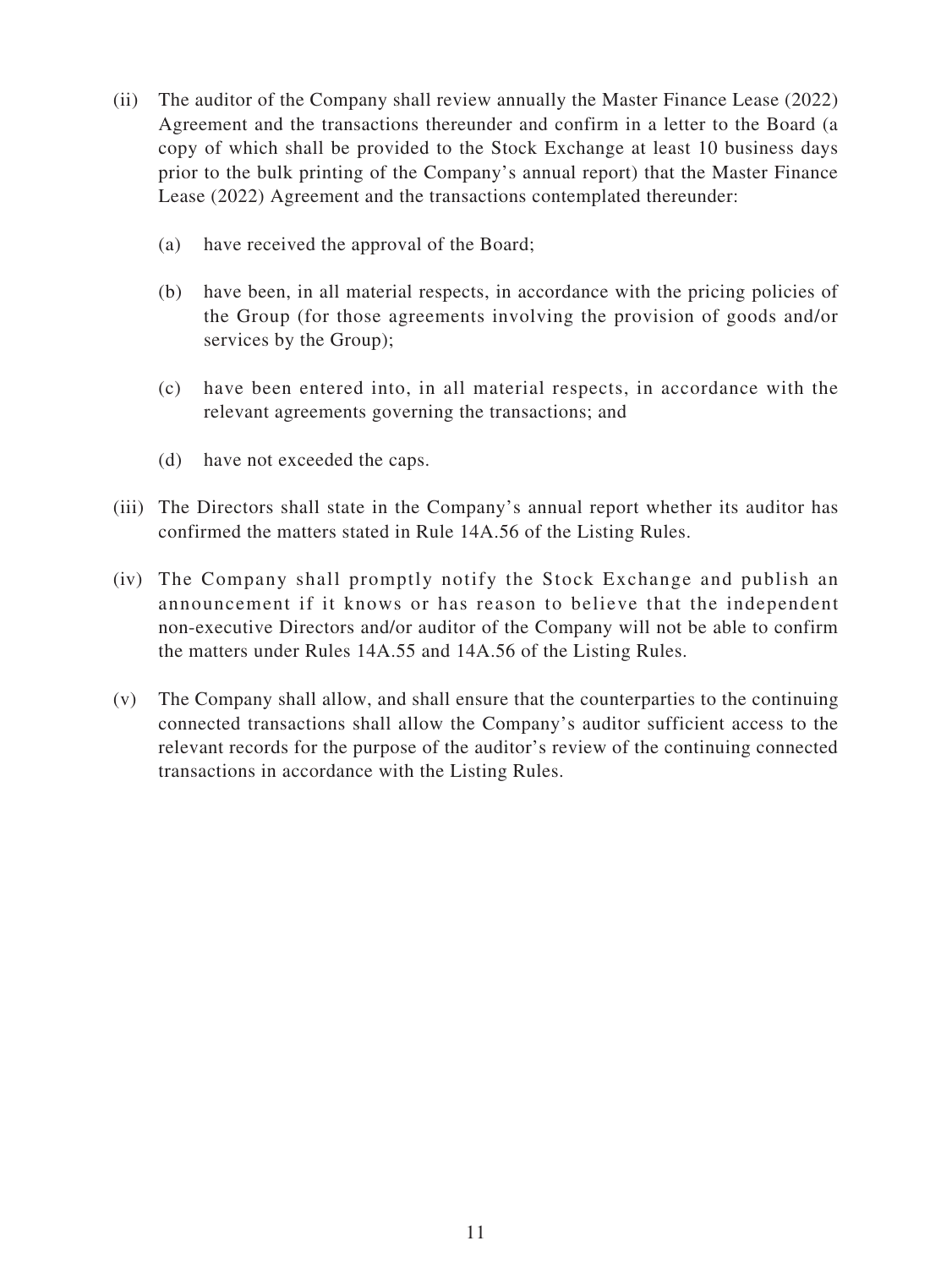#### **PROPOSED ANNUAL CAPS**

The following table sets out the respective proposed annual caps of the Master Finance Lease (2022) Agreement for the year ending 31 December 2022:

| <b>Continuing Connected Transactions</b>                                          | For the year ending<br>31 December 2022 (Note 2)<br>HK\$'000 |
|-----------------------------------------------------------------------------------|--------------------------------------------------------------|
| Sale of Leased Assets                                                             | 436,000                                                      |
| Aggregate actual amount paid under the guarantee<br>arrangement ( <i>Note 1</i> ) | 21,800                                                       |
| Maximum outstanding balance of Security Deposits<br>(Note 1)                      | 21,800                                                       |

*Notes:*

- 1. As mentioned in the section headed "MASTER FINANCE LEASE (2022) AGREEMENT", the term of any individual agreement entered into under the Master Finance Lease (2022) Agreement shall be no longer than 25 years, provided that no further individual agreements pursuant to the Master Finance Lease (2022) Agreement shall be entered into after the expiry or termination of the Master Finance Lease (2022) Agreement. Yet, notwithstanding such termination or expiry, (i) any individual agreements entered into during the term of the Master Finance Lease (2022) Agreement shall remain in full force and effect; and (ii) the terms and conditions of the Master Finance Lease (2022) Agreement shall continue to apply to such individual agreements and for and only for such purpose and to such extent continue to be effective and binding. Accordingly, the annual caps of (i) the aggregate actual amount paid under the guarantee arrangement and (ii) maximum outstanding balance of Security Deposits will continue to apply to all individual agreements notwithstanding the termination or expiry of the Master Finance Lease (2022) Agreement. In other words, during the period from the date of the Master Finance Lease (2022) Agreement until the expiry or termination of all individual agreements under the Master Finance Lease (2022) Agreement (which shall be no later than 31 December 2047, being 25 years after the expiry date of the Master Finance Lease (2022) Agreement), (i) the aggregate actual amount paid under the guarantee arrangement arising from all transactions under the Master Finance Lease (2022) Agreement shall not exceed the annual cap stated above (i.e. HK\$21.80 million); and (ii) the maximum outstanding balance of Security Deposits at any point of time arising from all transactions under the Master Finance Lease (2022) Agreement shall not exceed the annual cap stated above (i.e. HK\$21.80 million).
- 2. For the avoidance of doubt, the annual caps for the year ending 31 December 2022 cover the transaction amounts of the Pilot Scheme.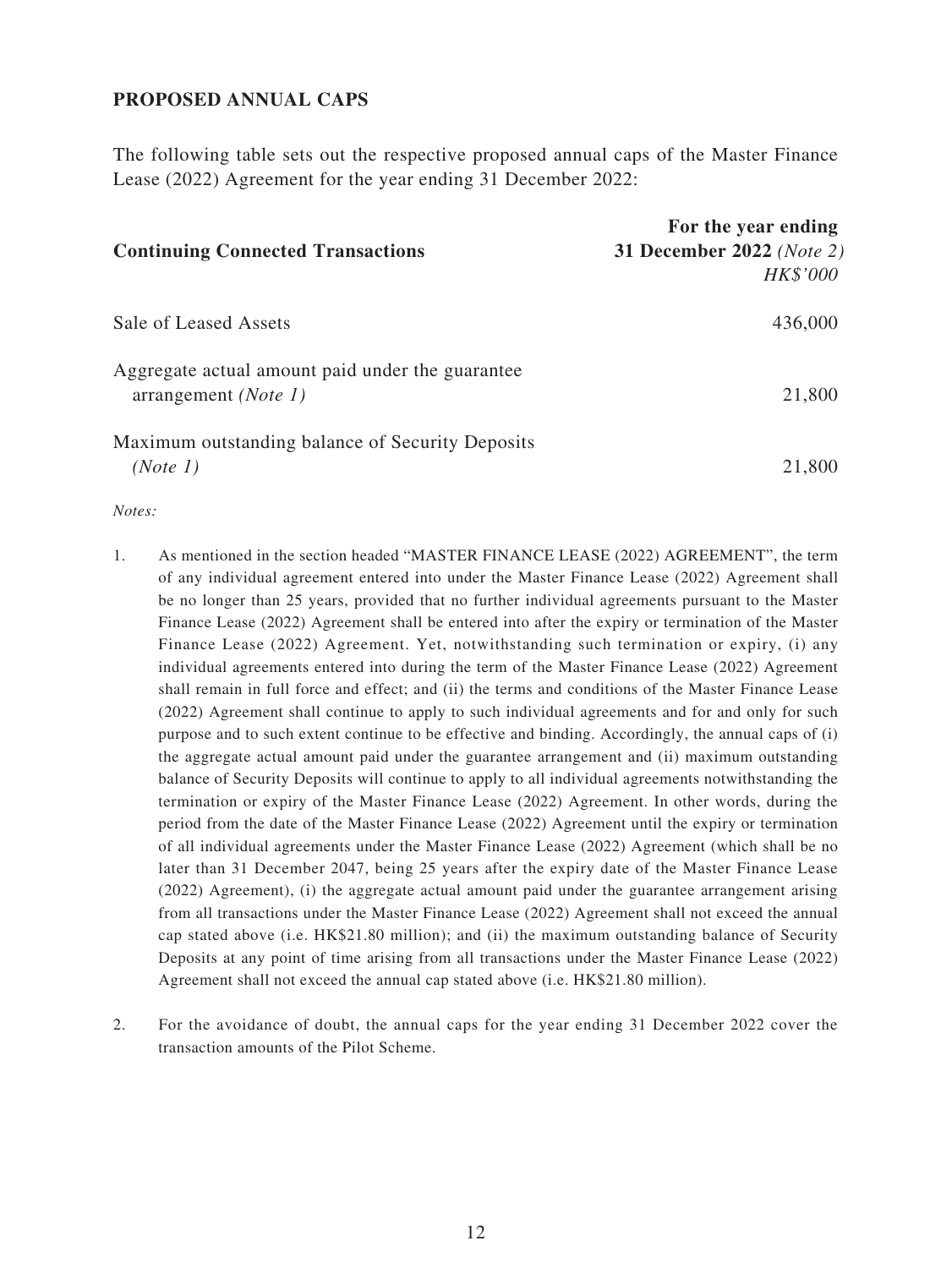## **BASIS FOR DETERMINATION OF THE PROPOSED ANNUAL CAPS**

The major factors for determining the proposed annual caps for the Master Finance Lease (2022) Agreement are set out below.

#### **Sale of Leased Assets:**

- (i) The expected business scope and projected demand from clients which require finance lease services offered by TCL Holdings Group under the photovoltaic business model as mentioned in the section headed "BACKGROUND" hereinabove, estimated based on the initial customer reaction during the course of the Pilot Scheme.
- (ii) The raw material prices and wages in relation to the design, construction and assembly of the Leased Assets.

#### **Aggregate actual amount paid under the guarantee arrangement:**

(i) The probability of members of the Group being required to fulfil their guarantee obligations under the Master Finance Lease (2022) Agreement estimated based on industry and market data, multiplied by the annual cap of "Sale of Leased Assets".

#### **Maximum outstanding balance of Security Deposits:**

(i) The upper limit of the maximum outstanding balance of Security Deposits payable by all members of the Group (as Sellers) from time to time as stipulated in the Master Finance Lease (2022) Agreement, which shall at all times be no more than 5% of the Aggregate Lease Amount (i.e. the aggregate amount of sale of Leased Assets).

As aforementioned, the photovoltaic business is at a relatively early stage and hence it is difficult for the Group to accurately estimate the scale of transactions under the Master Finance Lease (2022) Agreement. Accordingly, the proposed annual caps under the Master Finance Lease (2022) Agreement may need to be revised as the Group's business in the field further develops. In such circumstances, the Company will take all appropriate steps to comply with the relevant requirements under the Listing Rules including but not limited to obtaining Shareholders' approval where necessary.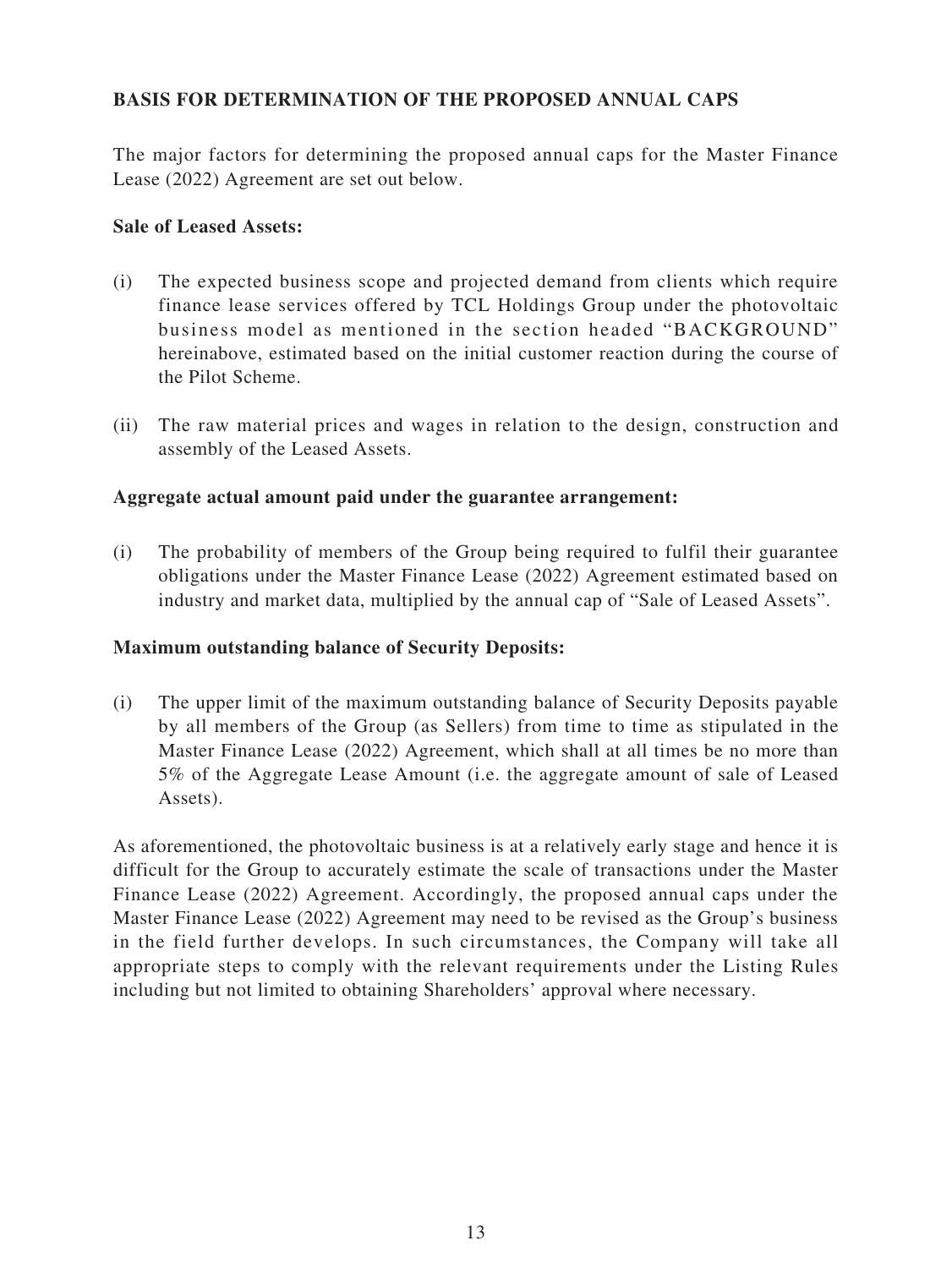## **REASONS FOR AND BENEFITS OF THE CONTINUING CONNECTED TRANSACTIONS**

As mentioned in the section headed "BACKGROUND" above, the Group expanded into the field of photovoltaic business to further diversify its business scope and to leverage its close relationships in vertical business chain, extensive sales channels, strong financial resources and technology. In particular, on the one hand, in view of the policy of promoting renewable energy in the PRC, the extensive sales network of the Group allows it to reach numerous customers which have the potential demand for building photovoltaic power generators. On the other hand, the Group maintains good relationship with different suppliers which are able to provide necessary components for photovoltaic power generators at a relatively competitive terms and conditions. Further, given the close relationship between the Group and TCL Holdings Group, the Group is able to co-operate with TCL Holdings Group in providing financial support for potential clients which require finance lease services, hence vastly increasing the number of potential clients. By utilising the aforesaid advantages, the Group would be able to expand into the field of renewable energy and create new growth driver for the business of the Group. The Master Finance Lease (2022) Agreement serves as an essential business arrangement for the aforesaid photovoltaic business as it enables the Group to match potential clients with members of TCL Holdings Group for obtaining financing from the latter. In many scenarios, initial external funding is necessary for potential clients to consider building photovoltaic power generators. Accordingly, the co-operation with TCL Holdings Group with a view to attracting more potential clients is important for the initial development stage of the photovoltaic business of the Group.

Further, although the Group is required to provide guarantee in favour of the relevant members of TCL Holdings Group (as Lessors and financiers) to secure the payment obligations of the relevant Lessees under the Master Finance Lease (2022) Agreement, such payment obligations will generally be satisfied from the Leased Asset Income. Before entering into any agreements with potential clients for construction of photovoltaic systems, the Group will make an overall assessment of the suitability of the site and the expected efficiency and performance of the photovoltaic systems to be constructed, taking into account all relevant factors including but not limited to the geographical location, the latitude of the site, the duration of daylight hours, the area available for instalment of photovoltaic array, the solar irradiance, the interrelationship of the change of seasons with the daylight duration and solar irradiance, etc.. The aforesaid assessment will in turn form the basis for the Group to assess the Leased Asset Income and whether it could satisfy the payment obligations of the relevant Lessee under the finance lease arrangement. In addition, the insurance policy (if purchased and maintained by the relevant Seller upon request of the relevant Lessor), which can provide appropriate coverage on the relevant Leased Asset with the relevant Lessor as the beneficiary, may relieve the burden of the Group from the guarantee arrangement. Accordingly, the Group is of the view that the risk that it will be required to meet its guarantee obligations is under reasonable control of the Group.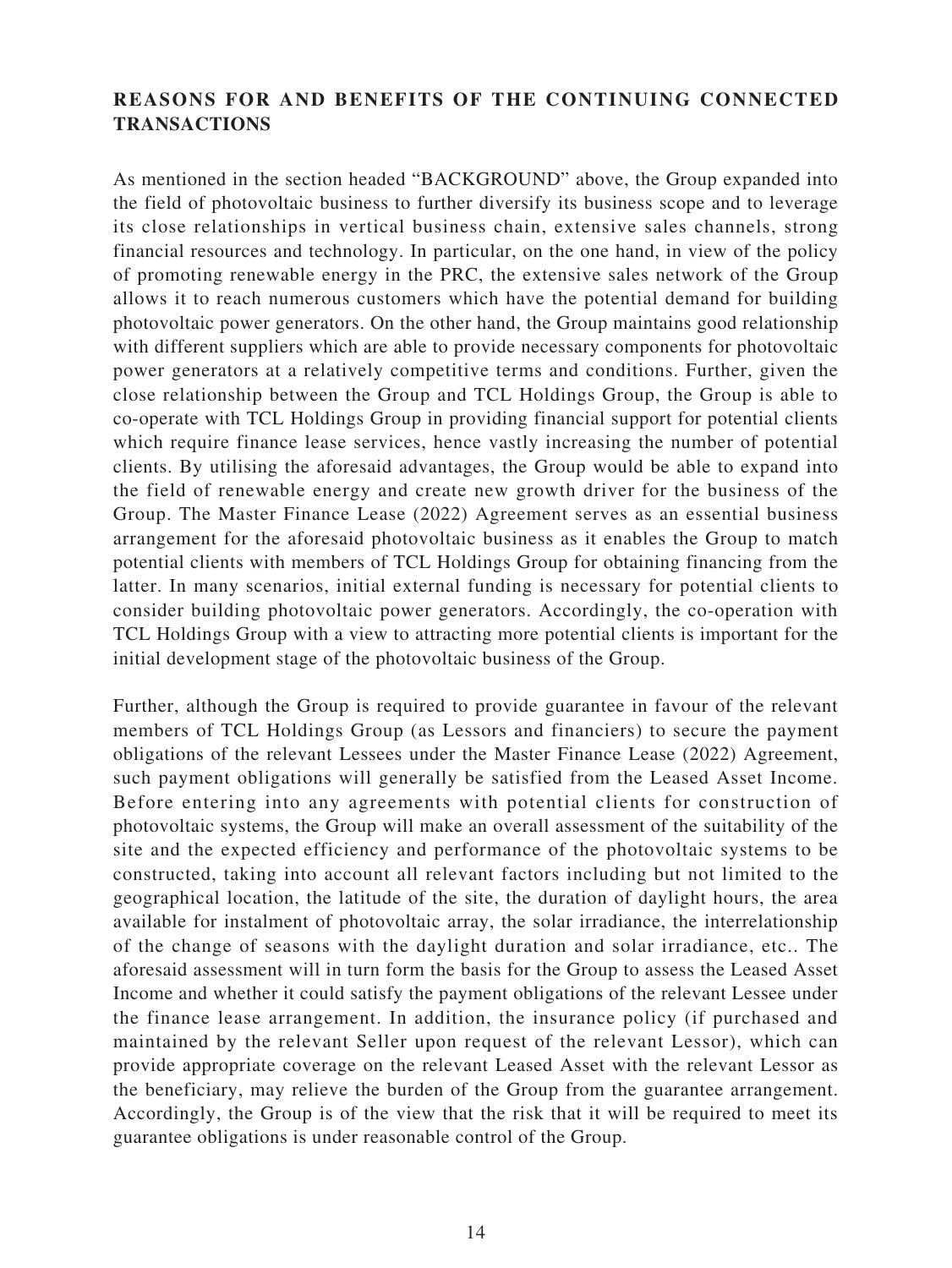In light of the above, the Directors (including the independent non-executive Directors) are of the view that the terms of the Master Finance Lease (2022) Agreement, the transactions contemplated thereunder and the proposed annual cap are fair and reasonable, on normal commercial terms or better, entered into in the ordinary and usual course of business of the Group, and in the interest of the Company and the Shareholders as a whole.

## **OPINION FROM THE INDEPENDENT FINANCIAL ADVISER**

As the term of the individual agreements under the Master Finance Lease (2022) Agreement may exceed three years, pursuant to Rule 14A.52 of the Listing Rules, the Company has appointed Pelican Financial Limited as the Independent Financial Adviser to issue an independent opinion which is stated below.

The Independent Financial Adviser has taken into account the following factors when formulating its independent opinion pursuant to Rule 14A.52 of the Listing Rules:

- (i) Given the long-term and capital-intensive nature of the photovoltaic project, the Group would usually negotiate with potential clients for a financing term of 15 years for their purchase of the Leased Assets, with such financing to be offered by TCL Holdings Group. By providing leasing solutions to these potential clients through a long-term leasing arrangement under the Master Finance Lease (2022) Agreement, the Group is able to reach out to more potential clients and secure more businesses;
- (ii) The term of the individual agreements under the Master Financial Lease (2022) Agreement was determined by the parties thereto upon arm's length negotiations with reference to, among other things, the estimated useful life of photovoltaic power equipment of approximately 25 years, which in the view of the Independent Financial Adviser is a reasonable ground for the longer duration of the individual agreements; and
- (iii) It will be unduly burdensome and unnecessarily costly on the part of the Group if the Group is to strictly comply with the three-year requirement pursuant to Rule 14A.52 of the Listing Rules with respect to the Master Finance Lease (2022) Agreement, as the Group will need to re-negotiate the terms of the individual agreements under the Master Finance Lease (2022) Agreement with not only TCL Holdings Group but also the then individual clients during the agreement renewal process.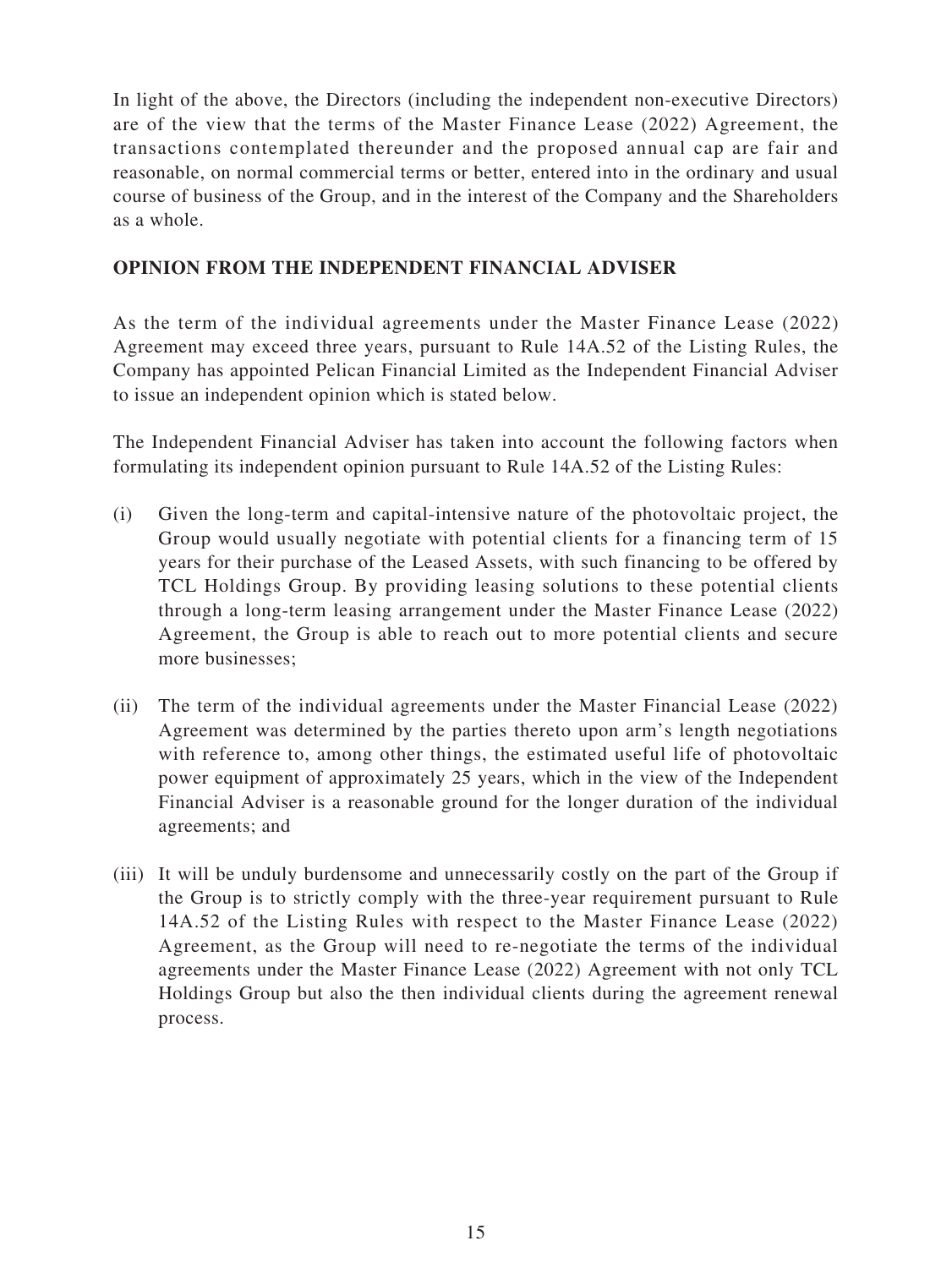Having considered the principal factors discussed above, the Independent Financial Adviser is of the view that (i) a term of longer than three years is required for the individual agreements under the Master Finance Lease (2022) Agreement; and (ii) it is a normal business practice for agreements with natures similar to the individual agreements under the Master Finance Lease (2022) Agreement to have a duration of more than three years.

## **LISTING RULES IMPLICATIONS**

As at the date of this announcement, 1,297,135,288 Shares, representing approximately 51.98% of the total number of issued Shares, are held by T.C.L. Industries (H.K.), which in turn are held as to 100% by TCL Holdings. TCL Finance Lease (Zhuhai) is an indirect wholly-owned subsidiary of TCL Holdings. As such, T.C.L. Industries (H.K.) is a substantial shareholder of the Company and a connected person of the Company under Chapter 14A of the Listing Rules. As TCL Holdings is the holding company of T.C.L. Industries (H.K.), whereas TCL Finance Lease (Zhuhai) is a fellow subsidiary thereof, each of them is an associate of T.C.L. Industries (H.K.) and therefore also a connected person of the Company under Chapter 14A of the Listing Rules. The transactions contemplated under the Master Finance Lease (2022) Agreement therefore constitute continuing connected transactions of the Company.

As the Master Finance Lease (2022) Agreement and the transactions under the Pilot Scheme took place within a 12-month period pursuant to Rule 14.22 of the Listing Rules and both are entered into with the same parties and of the same nature, the transactions under the Master Finance Lease (2022) Agreement and the Pilot Scheme shall be aggregated as a series of transactions.

Pursuant to the Listing Rules, as one or more of the applicable percentage ratios (other than the profits ratio) under Rule 14.07 of the Listing Rules in respect of the transactions under the Pilot Scheme and with reference to the annual caps of the Master Finance Lease (2022) Agreement calculated on an aggregated basis exceeds 0.1% but all are less than 5%, the transactions contemplated thereunder are exempt from circular (including independent financial advice) and Shareholders' approval requirement under Rule 14A.76(2) of the Listing Rules but are subject to the reporting, announcement and annual review requirements under Chapter 14A of the Listing Rules.

As the applicable percentage ratios under Rule 14.07 of the Listing Rules in respect of the transactions under the Pilot Scheme and with reference to the annual caps of the Master Finance Lease (2022) Agreement calculated on an aggregated basis are all less than 5%, the transactions contemplated thereunder are fully exempt from all disclosure requirements under Chapter 14 of the Listing Rules.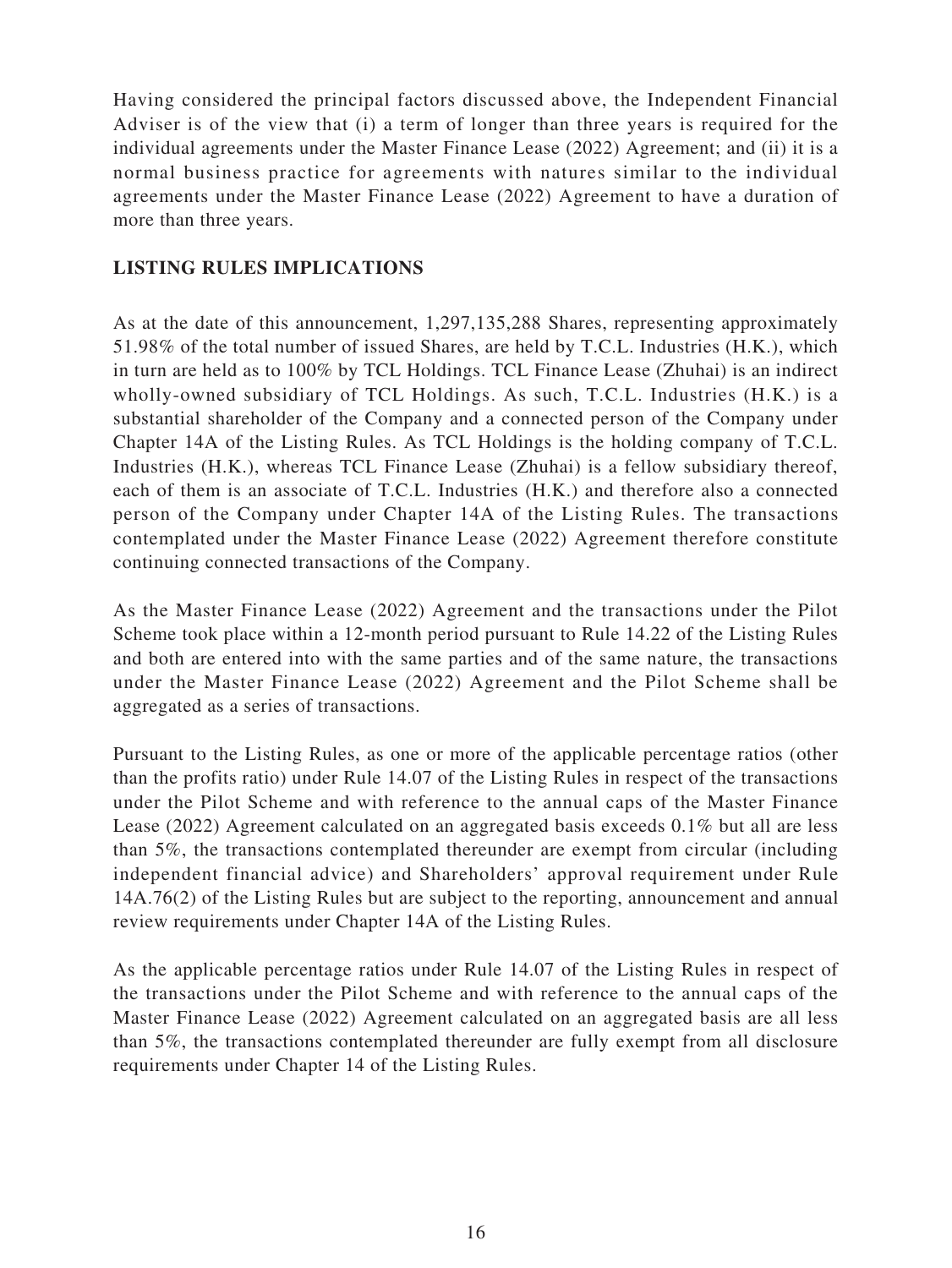As the term of the individual agreements under the Master Finance Lease (2022) Agreement may exceed 3 years, pursuant to Rule 14A.52 of the Listing Rules, the Company has appointed Pelican Financial Limited as the Independent Financial Adviser to explain why the individual agreements under the Master Finance Lease (2022) Agreement require a longer period and to confirm that it is a normal business practice for agreements of this type to be of such duration.

Notwithstanding the respective interest and/or roles of certain Directors in TCL Holdings Group, in particular, as at the date of this announcement, (i) Ms. DU Juan is also a director and the chief executive officer of TCL Holdings; (ii) Mr. WANG Cheng is also a director of TCL Holdings; (iii) Mr. HU Dien Chien is also the chief financial officer of TCL Holdings; and (iv) Mr. SUN Li is also the chief technology officer of TCL Holdings, as their respective direct or indirect interests in TCL Holdings Group are insignificant and that none of the TCL Associates are associates of any of the Directors, none of them is considered as having a material interest in the transactions contemplated under the Master Finance Lease (2022) Agreement, therefore all Directors are entitled to vote on the Board resolutions for considering and approving the Master Finance Lease (2022) Agreement pursuant to the Articles.

### **GENERAL INFORMATION OF THE PARTIES**

The Group is principally engaged in the research and development, manufacturing and sale of consumer electronic products such as smart screens and mobile communication devices and independently develops home Internet services. The Group actively transforms and innovates under the strategy of "Value Led by Brand with Relative Cost Advantage". Focusing on the mid-to-high-end markets around the world, the Group strives to consolidate the "intelligent IoT ecosystem" strategy with all-category layout and is committed to providing users with an all scenario smart and healthy life while developing into a world-leading smart technology company. For more information on the Group, please visit its official website at http://electronics.tcl.com (the information that appears in this website does not form part of this circular).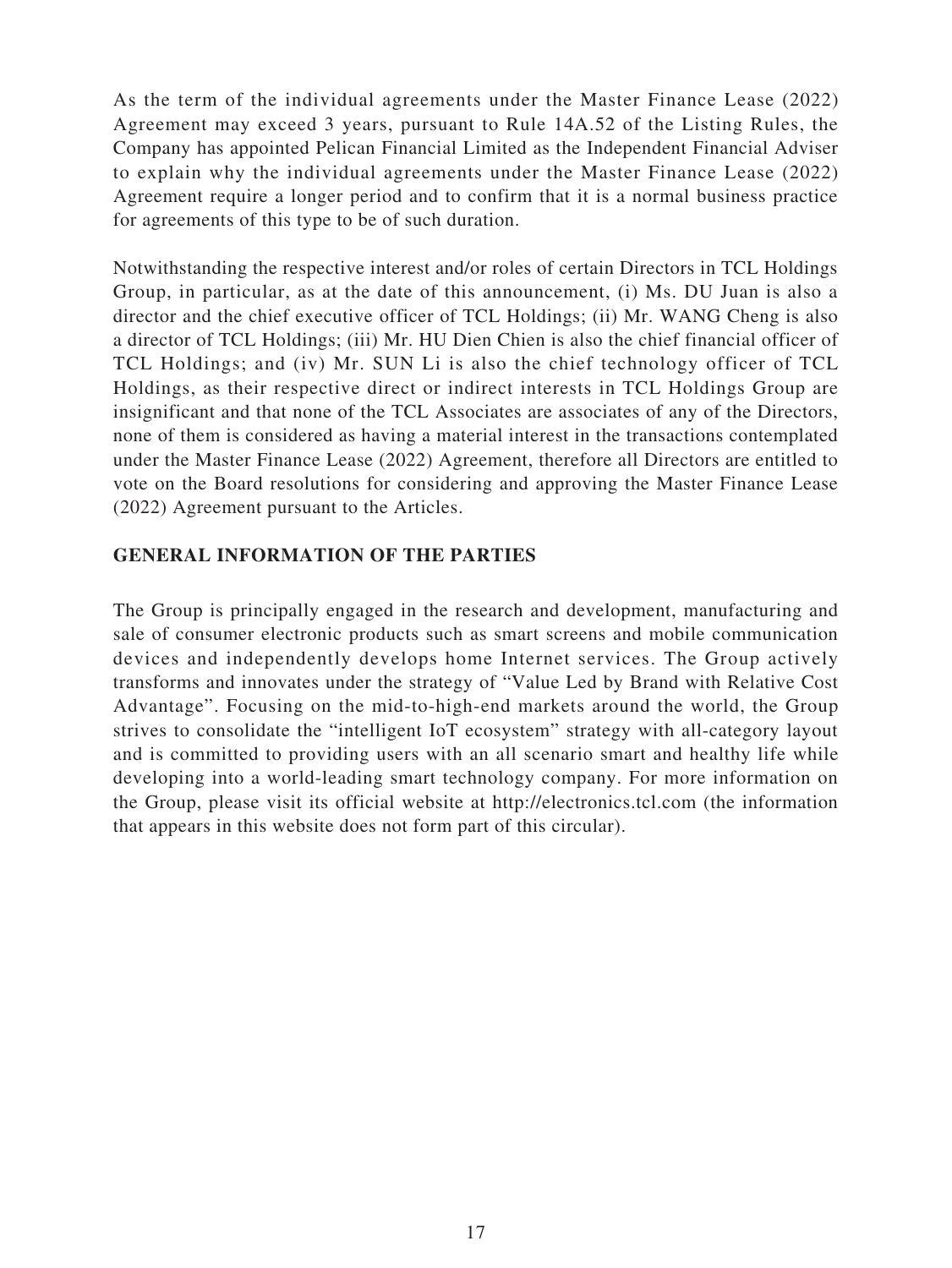TCL Holdings is an investment holding company with a diverse investment portfolio. Its investments are principally in the business of development, manufacturing and distribution of audio/video products, electronic products, communication equipment, home appliances, provision of cloud video conferencing services, intelligent manufacturing solutions, solid waste dismantling and disposal, development and leasing of building and industrial park, supply chain finance, etc.. As at the date of this announcement, TCL Holdings, through its wholly-owned subsidiary T.C.L. Industries (H.K.), held approximately 51.98% of the issued Shares and is the ultimate controlling shareholder of the Company. As at the date of this announcement, the shareholding structure of TCL Holdings is as follows:

| <b>Shareholders</b>                                                                                                                      | Approximate<br><b>Shareholding</b> |
|------------------------------------------------------------------------------------------------------------------------------------------|------------------------------------|
| Ningbo Lida Zhihui Enterprise Management Partnership (Limited<br>Partnership)* (寧波礪達致輝企業管理合夥企業(有限合夥))                                    | 33.33%                             |
| Ningbo Lida Zhiheng Enterprise Management Partnership (Limited<br>Partnership)* (寧波礪達致恒企業管理合夥企業(有限合夥))                                   | 23.26%                             |
| Pan Mao (Shanghai) Investment Center (L.P.)* (磐茂(上海)投資中心<br>(有限合夥))                                                                      | 18.60%                             |
| Huizhou State-owned Asset Management Co., Ltd.* (惠州市國有資產<br>管理有限公司)                                                                      | 9.30%                              |
| Xiaomi Technology Co., Ltd.* (小米科技有限責任公司)                                                                                                | 9.30%                              |
| Beijing Xinrunheng Equity Investment Partnership (L.P.)* (北京信潤<br>恒股權投資合夥企業(有限合夥))                                                       | $4.65\%$                           |
| Shenzhen Qifu Guolong Small and Medium Micro-Enterprise Equity<br>Investment Fund Partnership (L.P.)* (深圳市啓賦國隆中小微企業<br>股權投資基金合夥企業(有限合夥)) | 1.55%                              |
| Total (Note)                                                                                                                             | 100.00%                            |

#### *Note:*

The figures shown in the above table were subject to rounding adjustment, accordingly the total figure may not be an arithmetic aggregation of the figures preceding it.

As at the date of this announcement, TCL Finance Lease (Zhuhai) is an indirect wholly-owned subsidiary of TCL Holdings and is principally engaged in the business of lease, finance lease, acquisition of leased assets, green finance and provision of financing solutions.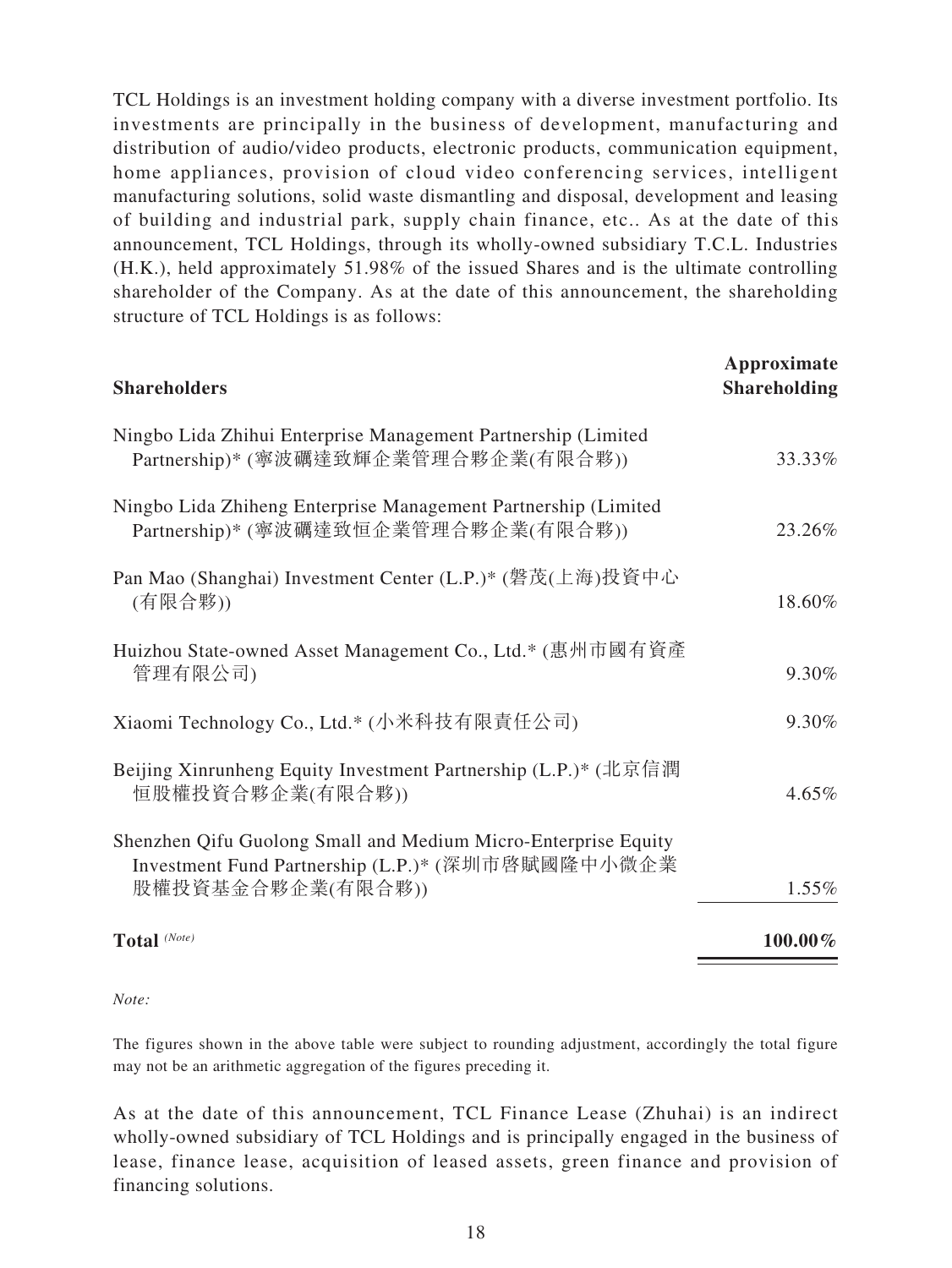## **DEFINITIONS**

In this announcement, unless the context otherwise requires, the following terms have the following meanings when used herein:

| "Aggregate Lease<br>Amount" | the aggregate Lease Amount of all Leased Assets under the<br>Finance Lease Services during the term of the Master<br>Finance Lease (2022) Agreement;                                                                                                                                                                                                                                                                                                                                                                                                                                                                                                                                                                                       |
|-----------------------------|--------------------------------------------------------------------------------------------------------------------------------------------------------------------------------------------------------------------------------------------------------------------------------------------------------------------------------------------------------------------------------------------------------------------------------------------------------------------------------------------------------------------------------------------------------------------------------------------------------------------------------------------------------------------------------------------------------------------------------------------|
| "Articles"                  | the articles of association of the Company as amended from<br>time to time;                                                                                                                                                                                                                                                                                                                                                                                                                                                                                                                                                                                                                                                                |
| "associate(s)"              | has the meaning ascribed to it under the Listing Rules;                                                                                                                                                                                                                                                                                                                                                                                                                                                                                                                                                                                                                                                                                    |
| "Board"                     | the board of Directors;                                                                                                                                                                                                                                                                                                                                                                                                                                                                                                                                                                                                                                                                                                                    |
| "Company"                   | TCL Electronics Holdings Limited, a company incorporated<br>in the Cayman Islands with limited liability, the shares of<br>which are listed on the Main Board of the Stock Exchange<br>(stock code: 01070);                                                                                                                                                                                                                                                                                                                                                                                                                                                                                                                                |
| "connected person(s)"       | has the meanings ascribed to it under the Listing Rules;                                                                                                                                                                                                                                                                                                                                                                                                                                                                                                                                                                                                                                                                                   |
| "Director(s)"               | the director(s) of the Company;                                                                                                                                                                                                                                                                                                                                                                                                                                                                                                                                                                                                                                                                                                            |
| "Finance Lease Services"    | financing services under which the relevant Lessor (as lessor<br>and financier) will directly purchase the relevant Leased<br>Asset as required by the relevant Lessee and lease the same<br>to the relevant Lessee for its use, while the relevant Lessee<br>will perform Lessee Payment Obligation accordingly. During<br>the term of the relevant Lease Period, the legal title of the<br>relevant Leased Asset shall be vested in the relevant Lessor.<br>Upon the expiry of the relevant Lease Period and due<br>performance of Lessee Payment Obligation, the relevant<br>Lessee has the option to purchase the Leased Asset together<br>with the corresponding legal title from the relevant Lessor at<br>a specific nominal price; |
| "Group"                     | the Company and its subsidiaries;                                                                                                                                                                                                                                                                                                                                                                                                                                                                                                                                                                                                                                                                                                          |
| "HK\$"                      | Hong Kong dollars, the lawful currency of Hong Kong;                                                                                                                                                                                                                                                                                                                                                                                                                                                                                                                                                                                                                                                                                       |
| "Hong Kong"                 | the Hong Kong Special Administrative Region of the PRC;                                                                                                                                                                                                                                                                                                                                                                                                                                                                                                                                                                                                                                                                                    |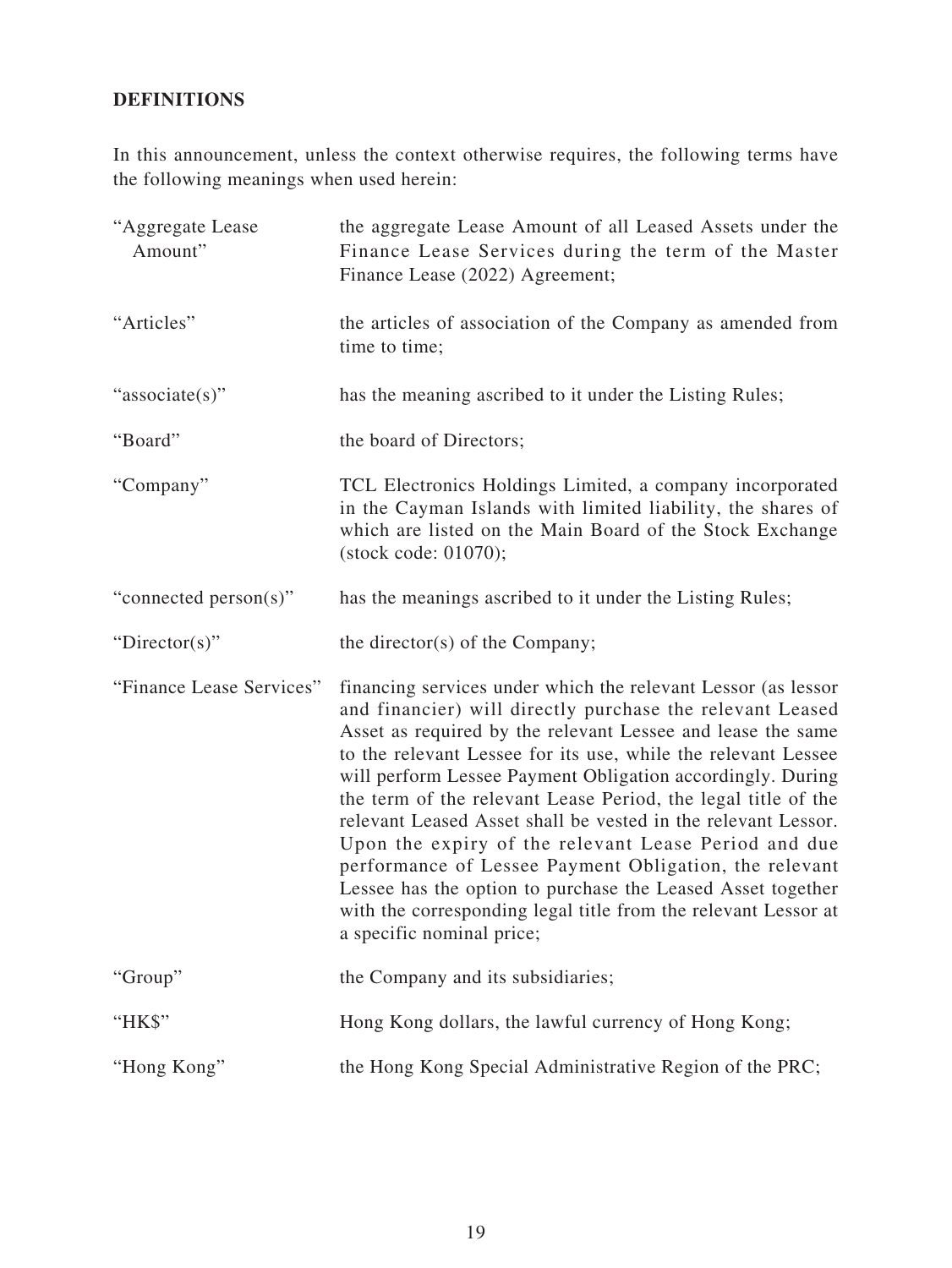| "Independent Financial<br>Adviser" or "Pelican<br>Financial Limited" | Pelican Financial Limited, a licensed corporation to carry out<br>Type 6 (advising on corporate finance) regulated activity<br>under the SFO, being the independent financial adviser<br>appointed by the Board to advise on the terms of the Master<br>Finance Lease (2022) Agreement;                                                                                  |
|----------------------------------------------------------------------|--------------------------------------------------------------------------------------------------------------------------------------------------------------------------------------------------------------------------------------------------------------------------------------------------------------------------------------------------------------------------|
| "Independent Third<br>Party(ies)"                                    | $person(s)$ or company(ies) which is/are independent of and<br>not connected with any directors, chief executives,<br>controlling shareholders and substantial shareholders of the<br>Company or any of its subsidiaries and their respective<br>associates;                                                                                                             |
| " $IoT$ "                                                            | Internet of things;                                                                                                                                                                                                                                                                                                                                                      |
| "Lease Amount"                                                       | in respect of each Leased Asset, the principal rent payable<br>by the relevant Lessee to the relevant Lessor under the<br>Finance Lease Services;                                                                                                                                                                                                                        |
| "Leased Asset"                                                       | the subject of asset to be leased under the Finance Lease<br>Services;                                                                                                                                                                                                                                                                                                   |
| "Lease Period"                                                       | the lease period of the relevant Leased Asset under the<br>Finance Lease Services;                                                                                                                                                                                                                                                                                       |
| "Lessee"                                                             | in respect of each Leased Asset, means the Independent<br>Third Party entity recommended by the relevant member of<br>the Group to the relevant member of TCL Holdings Group to<br>which the relevant member of TCL Holdings Group will<br>provide Finance Lease Services;                                                                                               |
| "Lessee Payment<br>Obligation"                                       | the relevant Lessee's payment obligations owed to the<br>relevant Lessor for leasing the relevant Leased Asset<br>(including but not limited to Lease Amount, interest payable,<br>default penalty (if any) and other reasonable expenses<br>incurred by the relevant Lessor for the realisation of its debts<br>and guarantee rights) under the Finance Lease Services; |
| "Lessor"                                                             | in respect of each Leased Asset, means the relevant member<br>of TCL Holdings Group (including TCL Finance Lease<br>(Zhuhai)) providing Finance Lease Services in the capacity<br>of lessor;                                                                                                                                                                             |
| "Listing Rules"                                                      | the rules governing the listing of securities on the Stock<br>Exchange;                                                                                                                                                                                                                                                                                                  |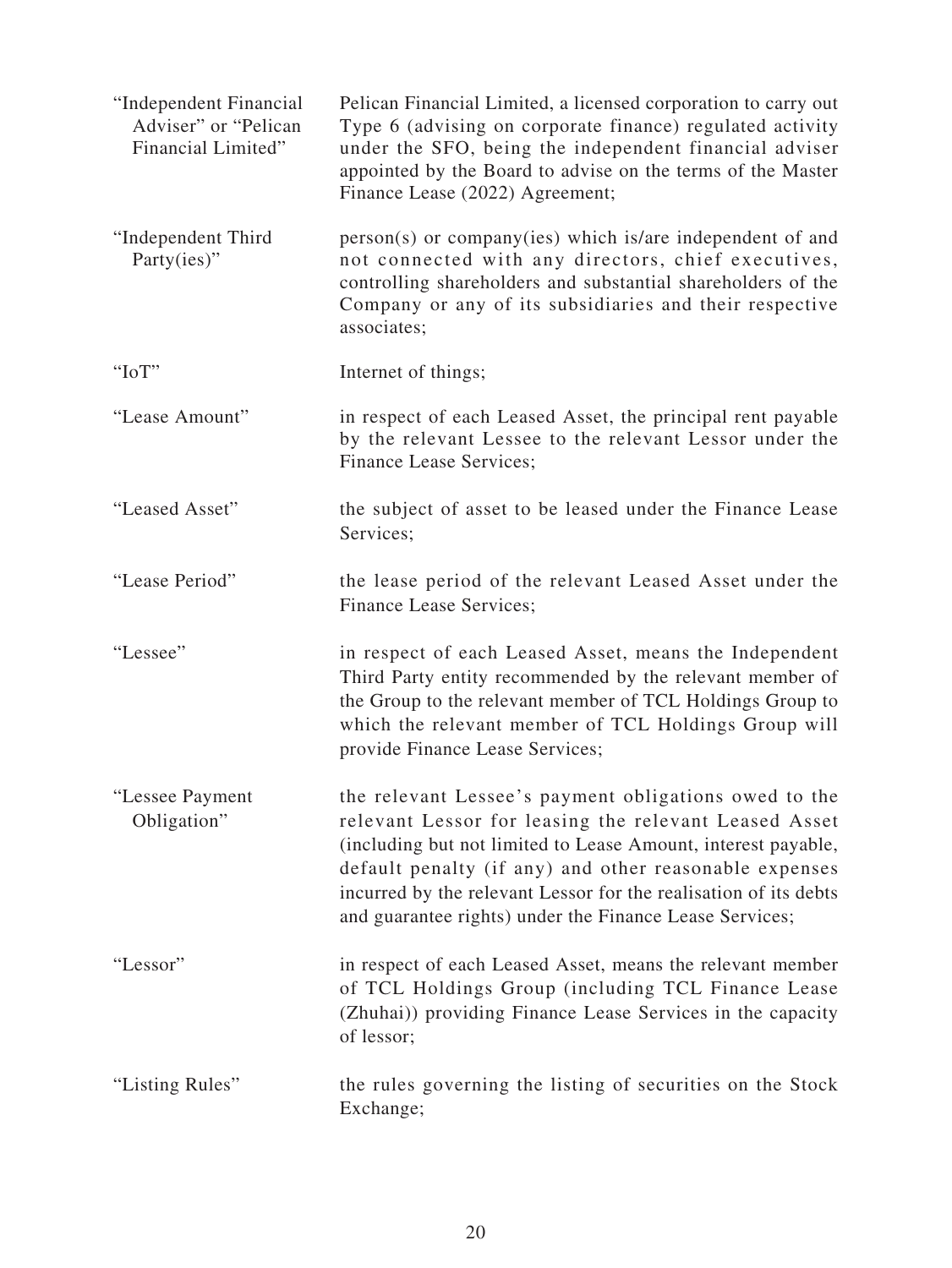| "Master Finance Lease<br>(2022) Agreement" | the master finance lease (2022) agreement dated 16 May<br>2022 entered into among the Company, TCL Holdings and<br>TCL Finance Lease (Zhuhai);                                                                 |
|--------------------------------------------|----------------------------------------------------------------------------------------------------------------------------------------------------------------------------------------------------------------|
| "Pilot Scheme"                             | has the meaning ascribed thereto under the section headed<br>"BACKGROUND" of this announcement;                                                                                                                |
| "PRC"                                      | the People's Republic of China excluding Hong Kong, the<br>Macau Special Administrative Region of the PRC and<br>Taiwan for the purposes of this announcement;                                                 |
| "Security Deposits"                        | has the meaning ascribed thereto under the section headed<br>"MASTER FINANCE LEASE (2022) AGREEMENT" of<br>this announcement;                                                                                  |
| "Seller"                                   | in respect of each Leased Asset, means the relevant member<br>of the Group which the relevant member of TCL Holdings<br>Group purchase the Leased Asset from;                                                  |
| "SFO"                                      | Securities and Futures Ordinance (Chapter 571 of the Laws<br>of Hong Kong);                                                                                                                                    |
| "Share $(s)$ "                             | share(s) of the Company;                                                                                                                                                                                       |
| "Shareholder(s)"                           | $holder(s)$ of Share $(s)$ ;                                                                                                                                                                                   |
| "Stock Exchange"                           | The Stock Exchange of Hong Kong Limited;                                                                                                                                                                       |
| "subsidiary"                               | any entity within the meaning of the term "subsidiary" as<br>defined in the Listing Rules and the term "subsidiaries" shall<br>be construed accordingly;                                                       |
| "TCL Associates"                           | the associate(s) of TCL Holdings;                                                                                                                                                                              |
| "TCL Finance Lease<br>(Zhuhai)"            | TCL Finance Lease (Zhuhai) Co., Ltd.* (TCL融資租賃(珠<br>海)有限公司), a limited company established under the laws<br>of the PRC and a subsidiary of TCL Holdings;                                                      |
| "TCL Holdings"                             | TCL Industries Holdings Co., Ltd.* (TCL實業控股股份有限<br>公司), formerly known as TCL Industries Holdings<br>(Guangdong) Inc.* (TCL實業控股(廣東)股份有限公司), a<br>joint stock limited company established under the laws of the |